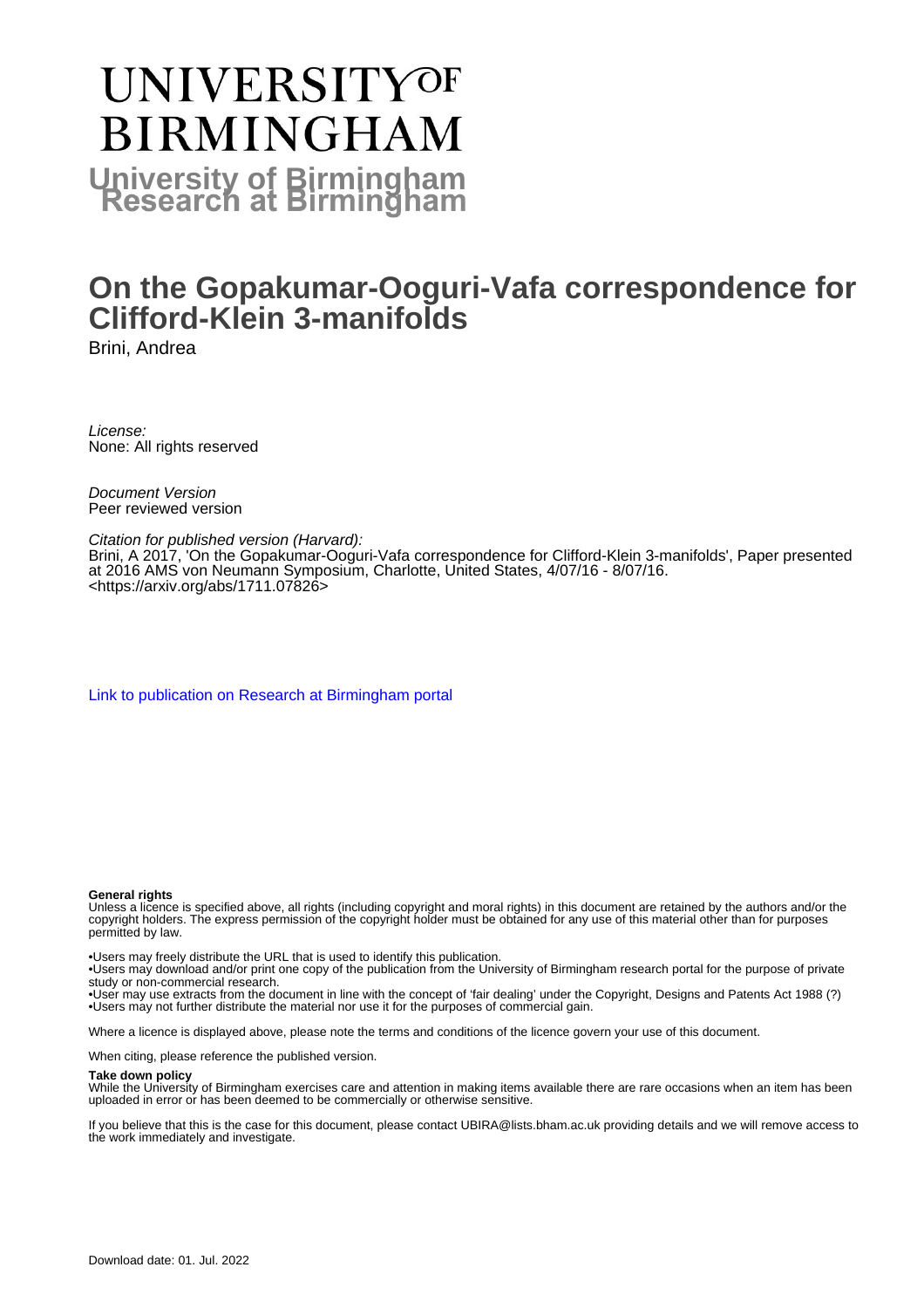# On the Gopakumar–Ooguri–Vafa correspondence for Clifford–Klein 3-manifolds

Andrea Brini

Abstract. Gopakumar, Ooguri and Vafa famously proposed the existence of a correspondence between a topological gauge theory on one hand –  $U(N)$  Chern–Simons theory on the three-sphere – and a topological string theory on the other – the topological A-model on the resolved conifold. On the physics side, this duality provides a concrete instance of the large  $N$  gauge/string correspondence where exact computations can be performed in detail; mathematically, it puts forward a triangle of striking relations between quantum invariants (Reshetikhin–Turaev–Witten) of knots and 3-manifolds, curve-counting invariants (Gromov–Witten/Donaldson–Thomas) of local Calabi-Yau 3-folds, and the Eynard–Orantin recursion for a specific class of spectral curves. I here survey recent results on the most general frame of validity of this correspondence and discuss some of its implications.

| 1. Introduction                                                                              |                |
|----------------------------------------------------------------------------------------------|----------------|
| 2. A 0-dimensional apercu: matrix models, the topological recursion and enumerative geometry | $\mathfrak{D}$ |
| 3. The GOV correspondence for $S^3$                                                          | 6              |
| 4. The GOV correspondence for Clifford–Klein 3-manifolds                                     | 9              |
| 5. Conclusions                                                                               | 14             |
| References                                                                                   | 15             |
|                                                                                              |                |

<span id="page-1-0"></span>Contents

#### 1. Introduction

In a series of works [[47](#page-16-0), [81](#page-17-0), [82](#page-17-1)], Gopakumar, Ooguri and Vafa postulated and gave strong evidence for an identity between two rather different physical theories: on the one hand,  $U(N)$  Chern–Simons theory on  $S^3$  [[94](#page-18-0)], and on the other, topologically A-twisted string theory on the resolved conifold, Tot $(\mathcal{O}_{\mathbb{P}^1}^{\oplus 2}(-1))$ . From the physics side, such identification is a concrete example of 't Hooft's idea [[91](#page-17-2)] that perturbative gauge theories with classical gauge groups in the  $1/N$  expansion should be equivalent to some first-quantised string theory on a given background. The topological nature of both Chern–Simons theory and the Amodel topological string allow for detailed checks of the correspondence, which might be regarded as a simplified setting for gauge/string dualities for the type II superstring, such as the AdS/CFT correspondence [[70](#page-17-3)].

Mathematically, the implications of the Gopakumar–Ooguri–Vafa (GOV) correspondence are perhaps even more noteworthy: the correspondence ties together, in a highly non-trivial way, two different theories of geometric invariants having a priori little resemblance to each other. In Witten's landmark paper [[94](#page-18-0)] Chern–Simons observables were proposed to give rise to topological invariants of framed 3-manifolds and links therein in light of the Schwarz-type topological invariance of the quantum theory. The relation to rational conformal field theory leads in particular to the skein relations typical of knot invariants such as the HOMFLY-PT and Kaufmann invariants, and more generally, to the Reshetikhin–Turaev invariants arising in the representation theory of quantum groups and modular tensor categories [[85](#page-17-4),[86](#page-17-5)]. The A-type topological string side, in turn, also enjoys a mathematical definition – of a quite different flavour. The partition function for a given Calabi–Yau target X is a formal generating function of various virtual counts of curves in  $X$ . either via stable maps [[64](#page-17-6)] or ideal sheaves [[35](#page-16-1)]. In particular, the GOV correspondence asserts that the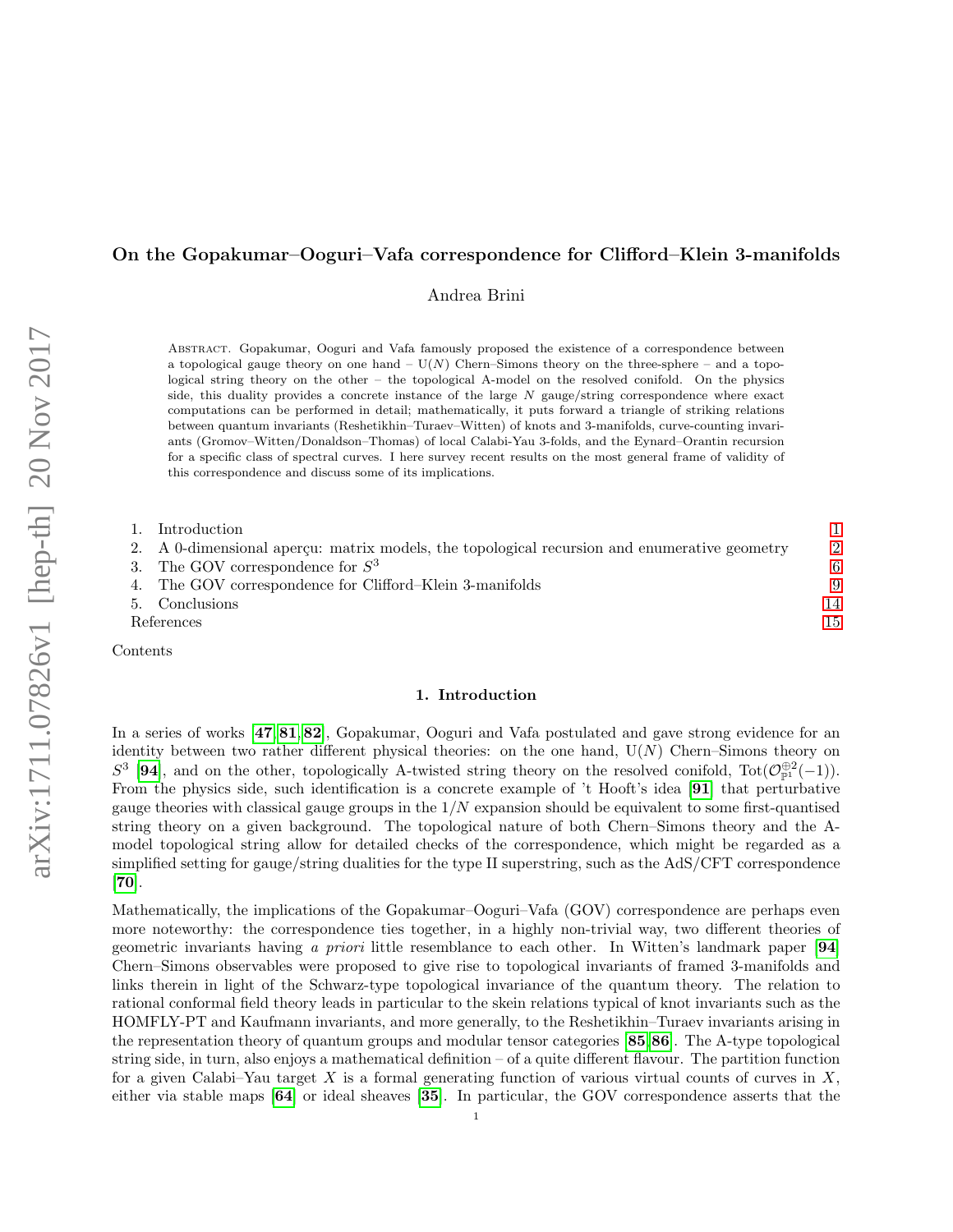asymptotic expansion of the Reshetikhin–Turaev invariant associated to the quantum group  $U_q(s_N)$  at large N and fixed  $q^N$  equates the formal Gromov–Witten potential of X in the genus expansion. This has a B-model counterpart due to recent developments in higher genus toric mirror symmetry a [[19](#page-16-2), [42](#page-16-3)], where the same genus expansion can be phrased in terms of the Eynard–Orantin topological recursion [[41](#page-16-4)] on the Hori–Iqbal–Vafa mirror curve of  $X$  [[58](#page-17-7),[59](#page-17-8)].

The GOV correspondence has had a profound impact for both communities involved. In Gromov–Witten / Donaldson–Thomas theory, it has laid the foundations of the use of large N dualities to solve the topological string on toric backgrounds  $[4, 6, 77]$  $[4, 6, 77]$  $[4, 6, 77]$  $[4, 6, 77]$  $[4, 6, 77]$  $[4, 6, 77]$  $[4, 6, 77]$  and to obtain all-genus results that went well beyond the existing localisation computations at the time, as well as some striking results for the intersection theory on moduli spaces of curves [[75](#page-17-10)] and, via the relation of Chern–Simons theory to random matrices, an embryo of the remodeling proposal [[19](#page-16-2), [71](#page-17-11), [73](#page-17-12)]. In the other direction, the integral structure of BPS invariants leads to non-trivial constraints for the structure of quantum knot invariants [[66](#page-17-13),[68](#page-17-14),[74](#page-17-15)].

Since the original correspondence of  $[47,81]$  $[47,81]$  $[47,81]$  $[47,81]$  $[47,81]$  was confined to the case where the gauge group is the unitary group  $U(N)$ , the base manifold is  $S^3$ , and the knot is the trivial knot, a natural question to ask is whether a similar connection could be generalised to other classical gauge groups [[17](#page-15-3), [18](#page-16-5), [89](#page-17-16)], knots other than the unknot [[24](#page-16-6), [65](#page-17-17), [66](#page-17-13)] (see also [[3](#page-15-4)] for a significant generalisation, in a rather different setting), as well as categorified/refined invariants of various types [[7](#page-15-5), [51](#page-16-7)]. A further natural direction would be to seek the broadest generalisation of the correspondence in its original form beyond the basic case of the three-sphere; this would require to provide a description of the string dual of Chern–Simons both in terms of Gromov– Witten theory and of the Eynard–Orantin theory on a specific spectral curve setup. This program was initiated in  $\overline{5}$  $\overline{5}$  $\overline{5}$  (see also  $\overline{25,52,53}$  $\overline{25,52,53}$  $\overline{25,52,53}$  $\overline{25,52,53}$  $\overline{25,52,53}$  $\overline{25,52,53}$  $\overline{25,52,53}$ ) for the case of lens spaces, and what is presumably its widest frame of validity has been recently described in [[15](#page-15-7),[27](#page-16-11)].

This short survey is meant as an overview of results contained in [[15](#page-15-7), [27](#page-16-11)], putting them into context and highlighting their implications for quantum invariants and Calabi–Yau enumerative geometry alike. It is structured as follows: we first give a lightning review of the three-way relation between matrix models, intersection theory on  $\overline{\mathcal{M}}_{g,n}$ , and the Eynard–Orantin recursion. We then move on to review the uplift of these notions to the GOV correspondence for  $S^3$ . Finally, we discuss its generalisation to the setting of Clifford–Klein 3-manifolds and outline the proof of the B-model side of the correspondence for the case of the Lê–Murakami–Ohtsuki invariant [[67](#page-17-18)].

Acknowledgements. I would like to thank my collaborators Gaëtan Borot, Bertrand Eynard, Luca Griguolo, Marcos Mariño, Domenico Seminara and Alessandro Tanzini for sharing their insights and educating me on various aspects of the Chern–Simons/topological strings correspondence as well as for most enjoyable collaborations on this topic. This paper is a write-up of material presented at a talk at the 2016 AMS Von Neumann Symposium on Topological Recursion and its Influence in Analysis, Geometry, and Topology, July 48, 2016, at Charlotte (NC); I wish to express my thanks to Motohico Mulase and Chiu-Chu Melissa Liu for the wonderful scientific environment at the workshop and for giving me the opportunity to present my work. This research was partially supported by a fellowship under the ERC-2015-CoG "GWT".

# <span id="page-2-0"></span>2. A 0-dimensional aperçu: matrix models, the topological recursion and enumerative geometry

As a warm-up for the description of the triangle of relations linking 3D TQFT, curve-counting invariants and the topological recursion, let us consider the much more basic setting of 0D QFTs – namely, matrix models. For any  $N, r \in \mathbb{Z}^+$ , let  $U(N)$  denote the rank-N unitary group,  $H_N$  be its Lie algebra of hermitian matrices, and for x in a formal neighbourhood of the origin of  $\mathbb{C}^r$  we let  $d\mu_N(x)$  be a family of formally finite Ad-invariant measures, absolutely continuous with respect to the standard gaussian measure  $d\mu_N^{(0)} = d\mu_N(0)$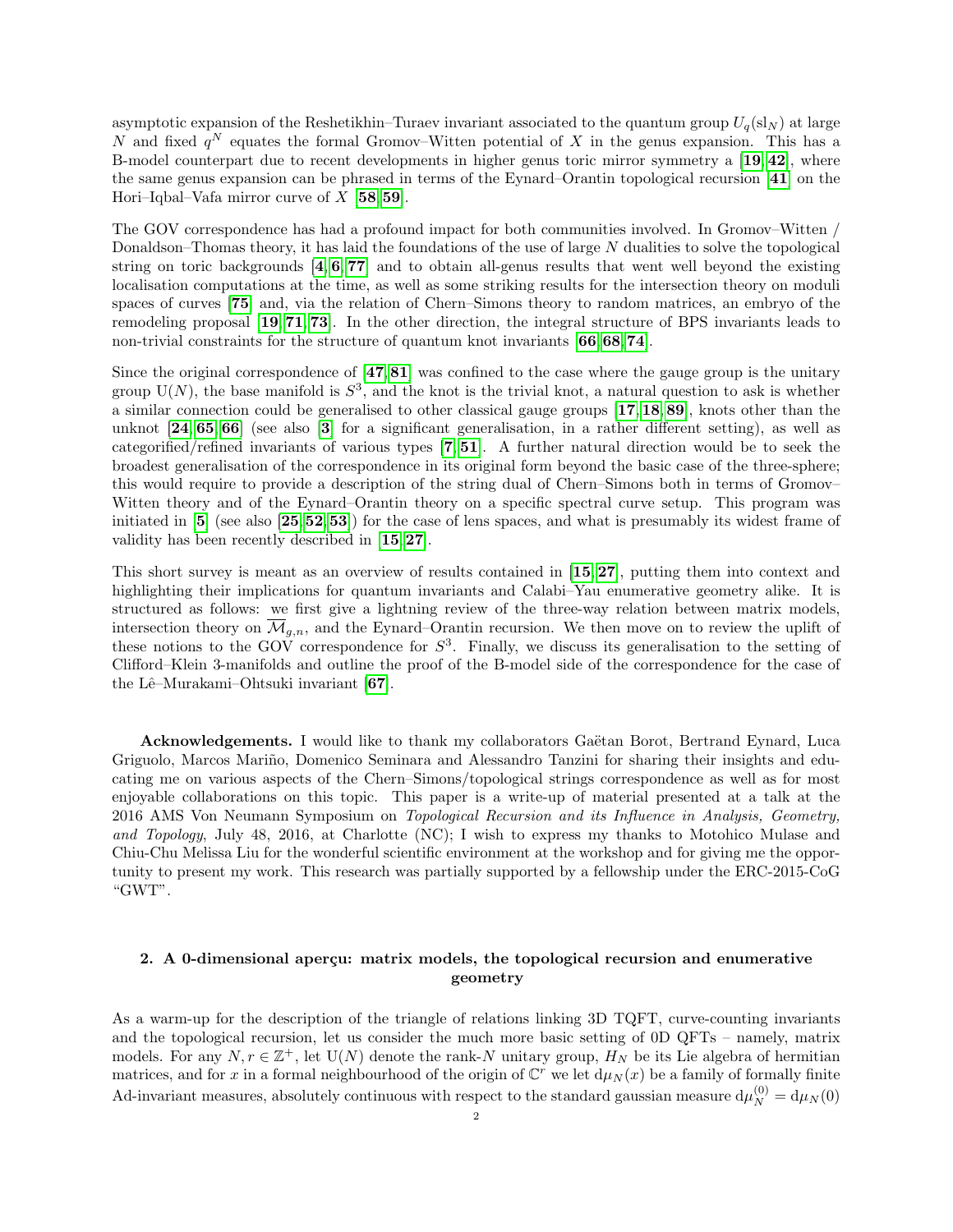on  $H_N \simeq \mathbb{R}^{N^2}$ . The typical setup here is

<span id="page-3-0"></span>(1) 
$$
\mathrm{d}\mu_N(x) = \mathcal{N}_N \prod_{i=1}^N \mathrm{d}M_{ii} \prod_{i
$$

where  $\mathcal{N}_N \in \mathbb{C}^*$ , and the exponential deformation in the last equality should be treated as formal. For fixed t, we will denote by  $Z_N(x)$  the formal total mass of  $d\mu_N(x)$ ,

<span id="page-3-1"></span>(2) 
$$
Z_N(x) = \int_{H_N} d\mu_N(x) \in \mathbb{C}[[x]],
$$

and for any collection of positive integers  $k_1, \ldots, k_h, h \geq 1$ , we write

<span id="page-3-2"></span>(3) 
$$
\mathsf{W}_{k_1,...,k_h;N}(x) \triangleq \partial_{x_{k_1},...,x_{k_h}}^{\sum_{i} k_i} \log Z_N(x) \in \mathbb{C}[[x]]
$$

for the cumulants of the measure. Eqs. [\(1\)](#page-3-0) and [\(2\)](#page-3-1) define respectively a *formal hermitian 1-matrix model* and its partition function, and we are particularly interested in their formal behaviour as  $N \to \infty$ . It is a matter of book-keeping in the application of Wick's theorem to Eqs. [\(2\)](#page-3-1) and [\(3\)](#page-3-2) to show that both  $\ln Z_N$ and  $W_{k_1,\dots,k_m}$  have a formal connected ribbon graph  $(fat\text{-}graph)$  expansion [[20](#page-16-12),[91](#page-17-2)]

(4) 
$$
\ln Z_N(x) = \sum_{g\geq 0} N^{2-2g} \mathcal{F}_g(x),
$$

(5) 
$$
W_{k_1,...,k_h;N}(x) = \sum_{g\geq 0} N^{2-2g-h} W_{g,h;k_1,...,k_h}(x).
$$

The  $1/N$  expansion of Eqs. [\(4\)](#page-3-3) and [\(5\)](#page-3-4) lends itself to two interpretations.

- <span id="page-3-4"></span><span id="page-3-3"></span>• The first one stems from the observation that, as the dual of a ribbon graph is a polygonulation of a connected, oriented topological 2-manifold, this 1/N expansion can be regarded as a genus expansion in a sum over random polygonulations of a Riemann surface. The  $1/N$  expansion gives then an answer to an enumeration problem: it is easy to show in particular, when  $\mathcal{N}_N = (t/N)^{N(N+1)/2} (\pi/N)^{-N^2/2} 2^{-N}$ , that the coefficients of the formal expansion in x have an enumerative meaning as a count of topologically inequivalent dual graphs. One consequence is that, as (metric) ribbon graphs can be used as a means to describe simplicial decompositions of the moduli space  $\mathcal{M}_{q,n}$  of pointed Riemann surfaces via the Strebel correspondence, the enumerative content of Eq. [\(4\)](#page-3-3) provides a combinatorial answer to topological questions on this moduli space [[34](#page-16-13),[56](#page-17-19),[83](#page-17-20)].
- The second (physical) interpretation comes from a special case of the observation, due to 't Hooft, that the perturbative  $1/N$  expansion of a  $U(N)$  gauge theory with only adjoint fields takes the shape of the expansion in the string coupling of a first quantised closed string theory, possibly with probe branes insertions [[91](#page-17-2)]; in a sense the observation above that the enumeration problem of fatgraphs is related to intersection-theoretic problems on moduli spaces of curves is the most basic example of this phenomenon. Indeed, 1-matrix models are possibly the most basic avatars of such QFTs, and it is only natural to ask what is the string dual of the formal 1-matrix model? This is a sharp, and already non-trivial question in the context of *gauged* matrix models, as can be seen in the following example.

EXAMPLE 2.1. Take the simplest example of a gaussian measure  $d\mu_N(x) = d\mu_N^{(0)}$ , with a normalisation factor given by

<span id="page-3-5"></span>(6) 
$$
\mathcal{N}_N \triangleq [\text{Vol}_g(\text{U}(N))]^{-1}
$$

where the metric g is the Ad-invariant metric induced by the Killing form on  $H_N$ . The gaussian integration is trivial, and yields

(7) 
$$
\int_{H_N} d\mu_N^{(0)} = \left(\frac{2\pi t}{N}\right)^{N^2/2}
$$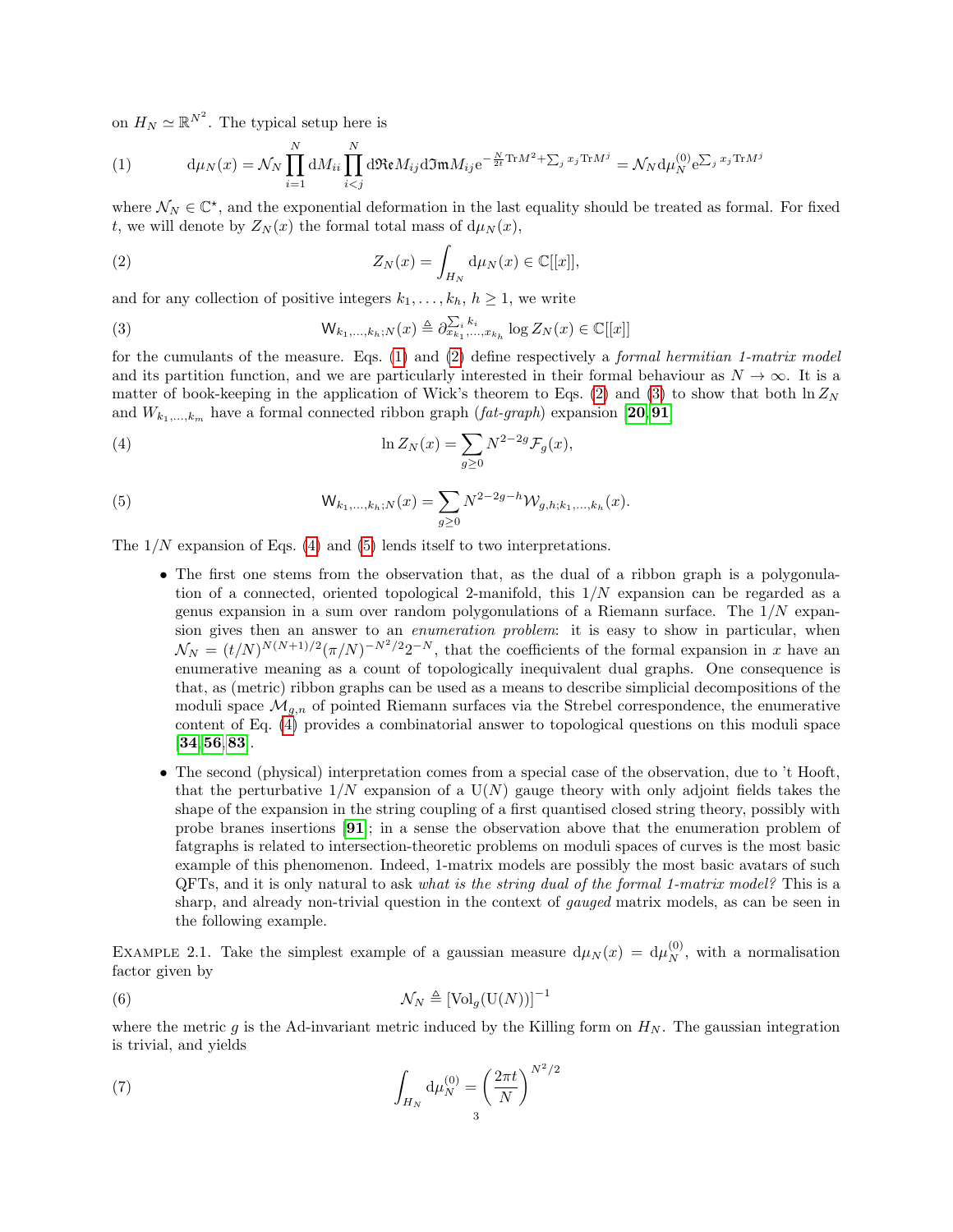The normalisation factor in Eq. [\(6\)](#page-3-5) is less trivially computed as a product of volumes of spheres [[69](#page-17-21)] and it takes the form of a Barnes double gamma function:

(8) 
$$
\text{Vol}_g(\text{U}(N)) = \frac{(2\pi)^{N(N+1)/2}}{G_2(N+1)}
$$

where  $G_2(x+1) = \Gamma(x)G_2(x)$ ,  $G_2(1) = 1$ . Computing the large N asymptotics of  $\ln Z_N$  is an exercise in the use of the all-order Stirling formula for the Gamma function; the result is

<span id="page-4-0"></span>(9) 
$$
\ln Z_N(t) = \frac{N^2}{2} \left( \log(t) - \frac{3}{2} \right) - \frac{1}{12} \log N + \zeta'(-1) + \sum_{g \ge 2} \frac{B_{2g}}{2g(2g-2)} N^{2-2g}.
$$

We point out three features of this example.

- i. In this case we can give a full answer to the question of finding a string dual for the matrix model. Indeed, Eq. [\(9\)](#page-4-0) coincides with the perturbative expansion of the  $c = 1$  string theory at the self-dual radius [[46](#page-16-14),[49](#page-16-15),[84](#page-17-22)], upon identifying the string coupling constant  $g_s$  and the cosmological constant  $\mu$  as  $g_s = t/N$ ,  $t = i\mu$ .
- ii. The coefficients of  $N^{2-2g}$  in the genus expansion of Eq. [\(9\)](#page-4-0) have a particular geometrical significance of their own: by the Harer–Zagier formula [[55](#page-17-23)], they coincide with the Euler characteristic of the moduli space of genus g-curves with no marked points and  $g > 1$ ,

(10) 
$$
\chi(\mathcal{M}_{g,0}) = \frac{B_{2g}}{2g(2g-2)} = \frac{(-1)^{g-1}2^{2g-1}(2g-1)(2g-3)!}{2^{2g-1}-1} \int_{\overline{\mathcal{M}}_{g,1}} \psi_1^{2g-2} \lambda_g
$$

This is perhaps the simplest setting where an answer to a topological problem on the moduli space of Riemann surfaces (respectively, in the second equality, an intersection theoretic problem on  $\overline{\mathcal{M}}_{q,n}$ ) is encoded into a formal [1](#page-4-1)-matrix model<sup>1</sup>. This is not an accident, and the rest of this paper will be devoted to non-trivial extensions of this phenomenon.

iii. A specular (in a precise sense) point of view to the previous statement is given by the study of the large N expansion in Eq. [\(9\)](#page-4-0) using *loop equations* [[20](#page-16-12), [79](#page-17-24)]; an infinite set of differential constraints on the cumulants of Eq. [\(3\)](#page-3-2) (see [[40](#page-16-16),[72](#page-17-25)] for reviews). Its upshot in our case is that the planar free energy,  $\mathcal{F}_0$ , in Eq. [\(4\)](#page-3-3) can be recovered as an integral transform of Wigner's semi-circle function,

(11)  
\n
$$
\mathcal{F}_0(t) = -t \int_0^{2\sqrt{t}} z^2 \rho(z) dz,
$$
\n
$$
\rho(z) \triangleq \frac{1}{2\pi i} \sqrt{z^2 - 4t}.
$$

Equivalently, for  $t \in \mathbb{C}^*$  consider the *spectral curve*  $(C_t, d\lambda_t)$  given by the smooth, genus zero affine plane curve  $C_t = \{(z, y) \in \mathbb{C}^2 | y^2 = z^2 - 4t \}$  endowed with the meromorphic differential  $d\lambda_t = ydz$ . Then  $F_0(t)$ is recovered from the rigid special Kähler geometry relations [[90](#page-17-26)]

(12) 
$$
t = \frac{1}{2\pi i} \oint_A d\lambda, \qquad \frac{\partial \mathcal{F}_0}{\partial t} = \frac{1}{2} \oint_B d\lambda,
$$

<span id="page-4-3"></span>where the integrals over  $A \in H_1(C_t, \mathbb{Z})$ ,  $B \in H_1^{\text{BM}}(C_t, \mathbb{Z})$  denote respectively a contour integral encircling the cut  $[-2\sqrt{t}, 2\sqrt{t}]$  of  $y(z)$  in the z plane, and the sum of principal value integrals from  $-\infty^-$  to  $-2\sqrt{t}$ and from  $-2\sqrt{t}$  to  $-\infty^{+}$ ; here  $-\infty^{\pm}$  refers to the two pre-images of  $z = -\infty$  under the branched covering map  $z: C_t \to \mathbb{C}$ .

By the looks of it, Point ii) above relates the formal  $1/N$  expansion of the gauged gaussian matrix model to the computation of a particular class of intersection numbers on the moduli space of curves; in physics language, these are a subset of observables in a simple example of an A-type topologically twisted string theory<sup>[2](#page-4-2)</sup>. Point iii) does the same thing (at the leading order) for something superficially rather different:

<span id="page-4-1"></span><sup>&</sup>lt;sup>1</sup>The distinction between *gauged* and *ungauged* matrix models is somewhat in the eye of the beholder: the same result would be obtained via the large N study of the (ungauged) Penner matrix model in a double-scaling limit; see [[34](#page-16-13)].

<span id="page-4-2"></span> ${}^{2}$ In particular, these numbers are closely related to the equivariant Gromov–Witten theory of the affine line – a deformation of topological gravity by linear insertions of Chern classes of the Hodge bundle.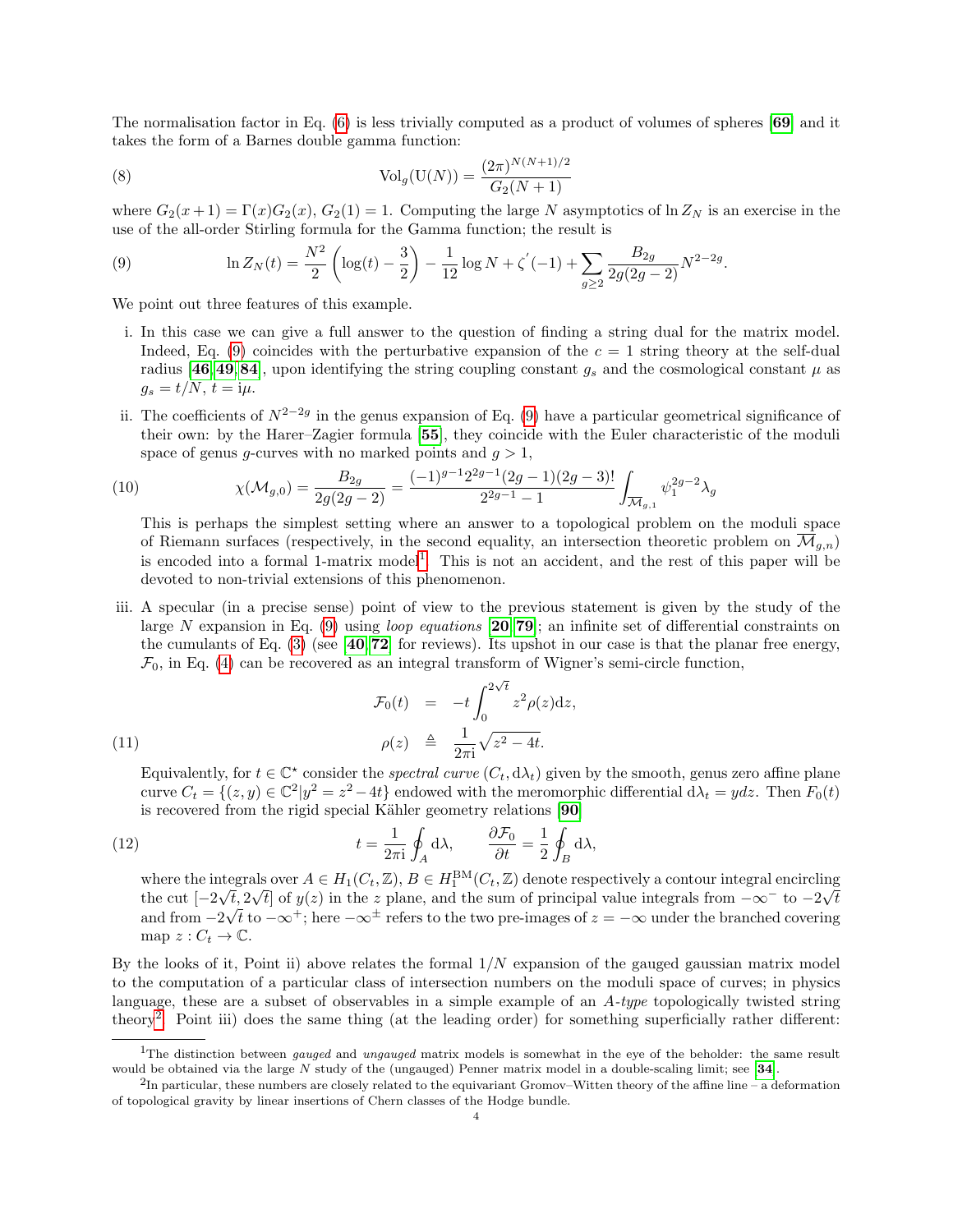special geometry governs the dependence on complex (vector) moduli of the prepotential in type IIB compactification, and is precisely what is captured by the planar limit of a B-type topologically twisted string theory. This can actually be made more precise: it was shown in [[46](#page-16-14)] that the  $c = 1$  string at the self-dual radius reproduces the genus expansion of the topological A-model on the singular conifold, which is its own self-mirror on the B-side.

2.1. A-model: intersection theory on  $\overline{\mathcal{M}}_{g,n}$ . The triangle of relations we found in this example between formal matrix models, intersection theory on  $\overline{\mathcal{M}}_{g,n}$  and special geometry on a family of curves is part of a more general story. For the general formally deformed measure  $d\mu_N(x)$ , we write

(13) 
$$
W_{g,h}(z_1,\ldots,z_h;x) \triangleq \prod_{i=1}^h z_i^{-1} \sum_{k_1,\ldots,k_h} \mathcal{W}_{g,h;k_1,\ldots,k_h}(x) \prod_{i=1}^h z_i^{-k_i}
$$

for the generating function of the cumulants of Eq. [\(4\)](#page-3-3) at the  $g<sup>th</sup>$  order in the  $1/N$  expansion of the formal 1-matrix model of Eq. [\(1\)](#page-3-0). At the leading (planar) order in  $1/N$ , the first loop equation reduces to

<span id="page-5-1"></span>(14) 
$$
W_{0,1}(z) = \frac{1}{2t}P'(z) - \frac{1}{2t}M(z)\sqrt{\sigma(z)},
$$

where  $\sigma(z) = (z - b_1(x, t))(z - b_2(x, t))$  and the moment function  $M(z; x)$  as well as the branchpoints  $b_i(x, t)$ are entirely determined by  $P(z)$  and t. The second planar loop equation fixes the two-point function to take the form [[9](#page-15-8)]

<span id="page-5-2"></span>(15) 
$$
W_{0,2}(z_1,z_2) = -\frac{1}{2(z_1-z_2)^2} + \frac{\sqrt{\sigma(z_1)}}{2(z_1-z_2)^2\sqrt{\sigma(z_1)}\sqrt{\sigma(z_2)}} - \frac{\sigma'(z_1)}{4(z_1-z_2)\sqrt{\sigma(z_1)}\sigma(z_2)}.
$$

In two remarkable papers [[38](#page-16-17),[39](#page-16-18)] (see also [[36](#page-16-19)]), Eynard established the following

THEOREM 2.1. There exist explicit generating functions of tautological classes  $\Lambda_{g,n}(x) \in \mathbb{C}[[x]] \otimes R^{\bullet}(\overline{\mathcal{M}}_{g,n}),$  $\mathcal{B}_{g,n}(z_1,\ldots,z_n;x) \in \mathbb{C}[[x;z_1,\ldots z_n]] \otimes R^{\bullet}(\overline{\mathcal{M}}_{g,n})$  such that

<span id="page-5-0"></span>(16)  

$$
W_{g,n}(z_1,\ldots,z_n;x) = \int_{\overline{\mathcal{M}}_{g,n}} \Lambda_{g,n}(x) \mathcal{B}_{g,n}(x,z_1,\ldots,z_n),
$$

$$
\mathcal{F}_g(x) = \int_{\overline{\mathcal{M}}_{g,0}} \Lambda_{g,0}(x).
$$

In Theorem [2.1,](#page-5-0) the classes  $\Lambda_{q,n}(x)$  and  $\mathcal{B}_{q,n}(x, z_1, \ldots, z_n)$  are entirely determined by knowledge of  $W_{0,1}$  and  $W_{0,2}$  in Eqs. [\(14\)](#page-5-1) and [\(15\)](#page-5-2).

Theorem [2.1](#page-5-0) encodes the solution of an intersection theoretic problem on  $\overline{\mathcal{M}}_{g,n}$  into the knowledge of the correlators  $W_{g,n}(z_1,\ldots,z_n;x)$  of an associated formal 1-matrix model. In fact, the applicability of Theorem [2.1](#page-5-0) goes far beyond the realm of (multi-)matrix models: it applies to any spectral curve setup and higher order correlators defined through the Eynard–Orantin topological recursion as in the following section.

2.2. B-model: the Eynard–Orantin topological recursion. Theorem [2.1](#page-5-0) gives a means to compute the  $1/N$  expansion of the correlators of the 1-matrix model in terms of intersection numbers on  $\overline{\mathcal{M}}_{q,n}$ , which in general is hardly a simplification from the computational point of view. An independent way to compute them was found in 2004 by Eynard, and further developed in subsequent works with Chekhov and Orantin, in terms of a recursive solution of the loop equations, as in the following

THEOREM 2.2 ([[29](#page-16-20), [37](#page-16-21), [41](#page-16-4)]). Let  $\overline{C}_t$  be the normalisation of the projective closure of the plane curve given by the zero locus of  $y^2 - \sigma(z)$  in  $\mathbb{C}^2$  with coordinates  $(z, y)$ , and write  $dE_w(z) \in \Omega^1(\overline{C}_t \setminus \{w = z\})$  for the logarithmic derivative of the prime form on  $\overline{C}_t$ , normalised as  $\oint_A {\rm d}E_w=0$ ; here  $A$  is an oriented loop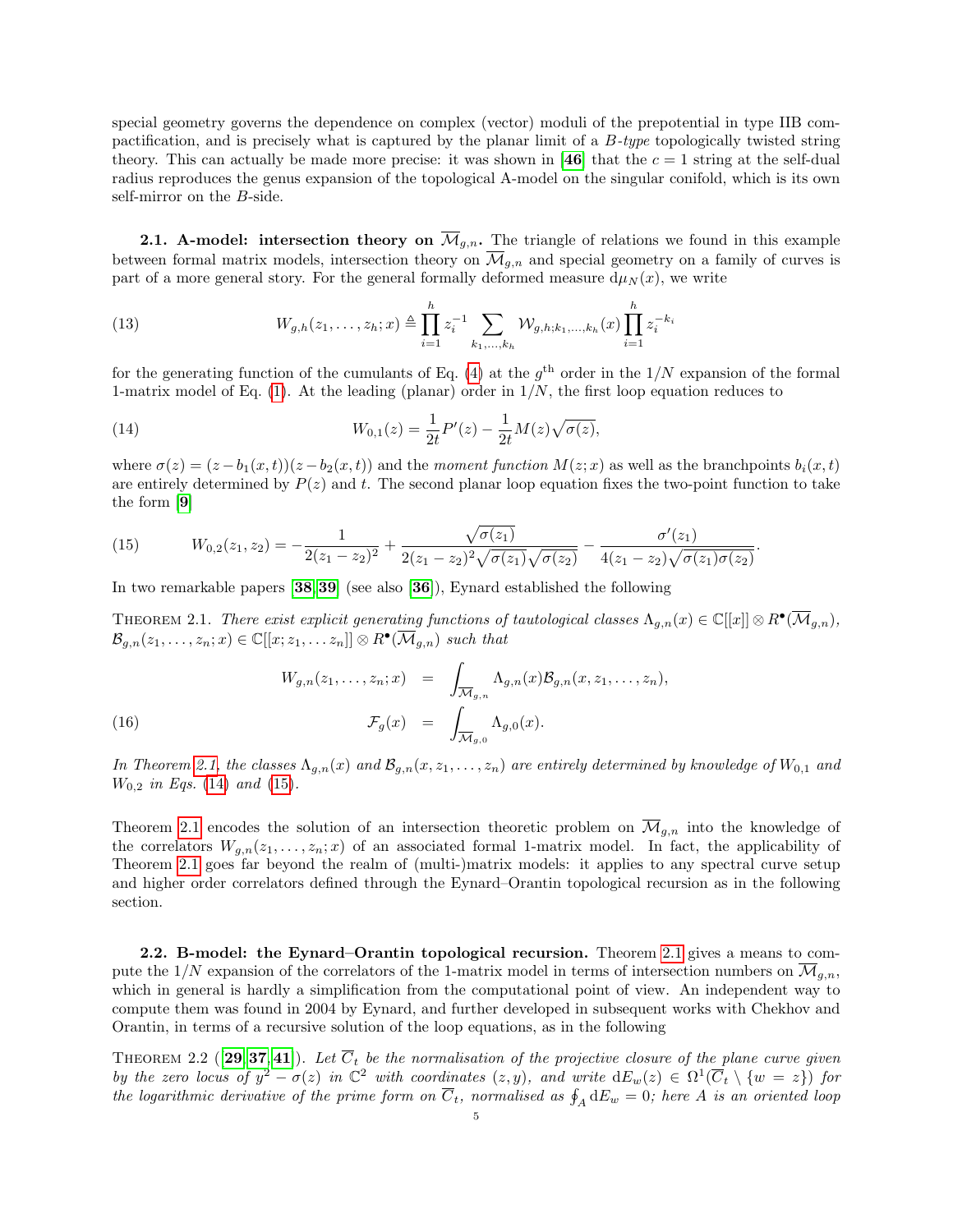winding once counter-clockwise around the segment  $[b_1(x,t), b_2(x,t)]$ . Then, for  $2g - 2 + h > 0$  the following recursions hold:

<span id="page-6-2"></span>(17) 
$$
W_{g,h+1}(z_0, z_1, \ldots, z_h) = \sum_{i=1,2} \text{Res}_{z=b_i} \frac{dE_{z_0}(z)}{2M(z)\sqrt{\sigma(z)}} \Big( W_{g-1,h+2}(z, \overline{z}, z_1, \ldots, z_h) + \sum_{j=1,2}^g \sum_{j=1}^r W_{|J|+1}^{(g-1)}(z, z_J) W_{|H|-|J|+1}^{(l)}(\overline{z}, z_H \setminus J) \Big),
$$

(18) 
$$
\mathcal{F}_g = \sum_{i=1,2} \text{Res}_{z=b_i} \frac{dE_{z_0}(z)}{2M(z)\sqrt{\sigma(z)}} \int^z dz' W_{g,1}(z')
$$

<span id="page-6-1"></span> $l=0$   $J$ ⊂ $H$ 

Here  $I \cup J = \{z_1, \ldots, z_h\}$ ,  $I \cap J = \emptyset$ ,  $\sum'$  denotes omission of the terms  $(h, I) = (0, \emptyset)$  and  $(g, J)$ , and the primitive in Eq. [\(18\)](#page-6-1) is independent of its base point.

<span id="page-6-3"></span>Eqs. [\(17\)](#page-6-2) and [\(18\)](#page-6-1) together make up the topological recursion: they determine recursively all the higher orders of the correlators  $W_{q,h}$  starting from  $(g,h) = (0,1), (0, 2)$  in Eqs. [\(14\)](#page-5-1) and [\(15\)](#page-5-2), and consequently the all-order expansion of the partition function. Its frame of applicability goes far beyond the formal analysis of single-cut 1-matrix models, encompassing also multi-cut solutions, multi-matrix models, and non-polynomial potentials. The overall picture that emerges can be codified by the diagram of Figure [1.](#page-6-3)



B-model: topological recursion

FIGURE 1. Large N duality and mirror symmetry in  $d = 0$ 

# 3. The GOV correspondence for  $S^3$

<span id="page-6-0"></span>How much of this story is specific to matrix models? It should be noticed that 't Hooft's original argument in no way depended on the dimensionality of the gauge theory we are doing perturbation theory on, as long as the interacting theory has a weakly coupled limit given by a free Gaussian theory, a sensible UVregularisation scheme exists, and renormalisation does not lead to contributions to the perturbation series which are individually factorially divergent at each order in the topological expansion. A natural, if perhaps bold, question that could be asked is then: "Can the top left corner in Figure [1](#page-6-3) be replaced by a higher dimensional (topological) gauge theory?".

Evidence that this is not a mere speculation comes from a non-trivial example, found by Gopakumar, Ooguri and Vafa in  $[47,81]$  $[47,81]$  $[47,81]$  $[47,81]$  $[47,81]$ , where the *entire* setup of Figure [1](#page-6-3) carries forth verbatim to higher dimension. Let M be a smooth, closed, oriented real 3-manifold and K be a link in it. For a smooth  $U(N)$  gauge connection A on  $M$  let

(19) 
$$
\text{CS}[\mathcal{A}] \triangleq \int_M \text{Tr}_{\Box} \left( \mathcal{A} \wedge d\mathcal{A} + \frac{2}{3} \mathcal{A} \wedge \mathcal{A} \wedge \mathcal{A} \right)
$$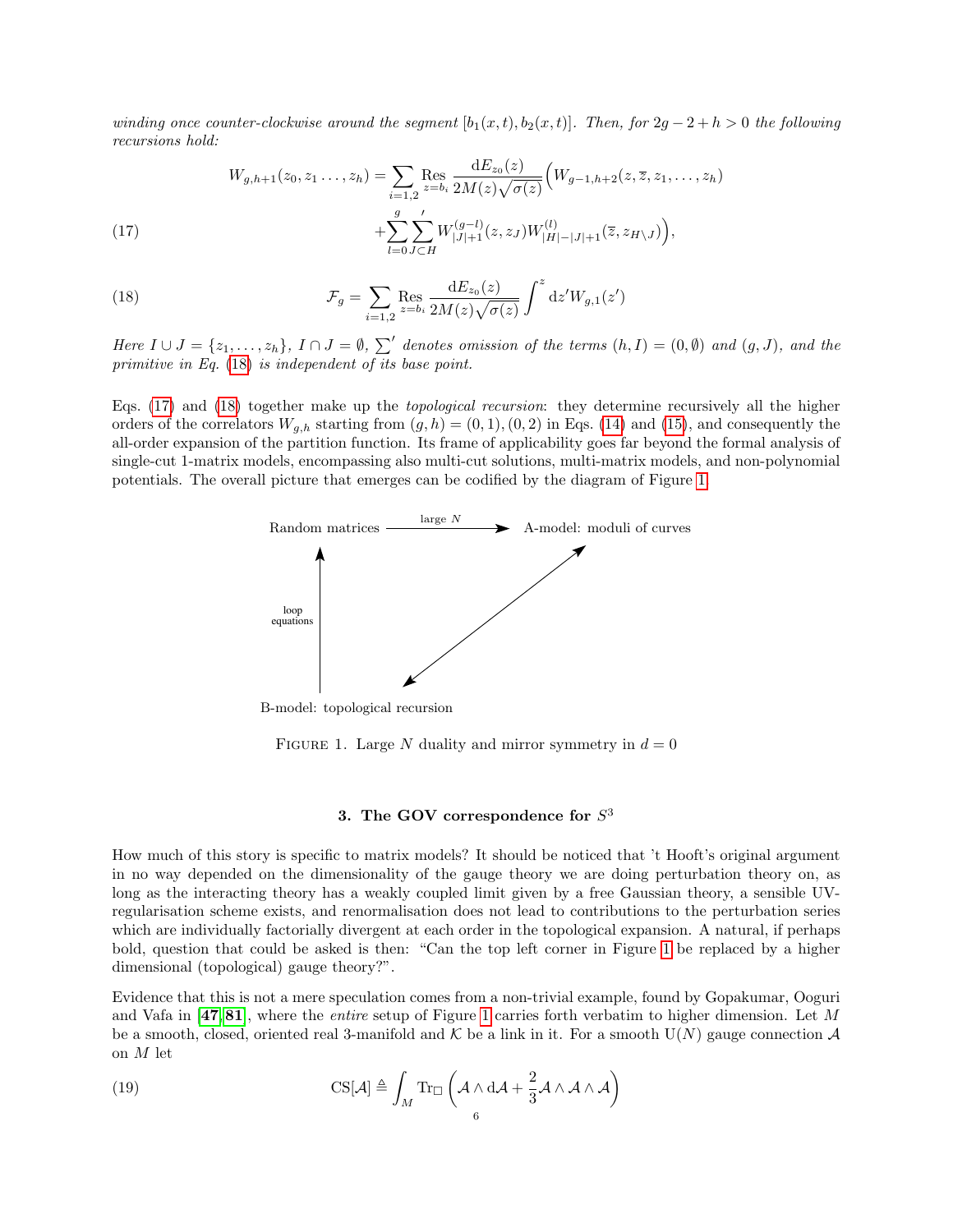be the Chern–Simons functional of  $A$ . It was Witten's realisation that the formal functional integrals [[94](#page-18-0)]

<span id="page-7-1"></span>
$$
Z_N^{\text{CS}}(M,k) \triangleq \int D[\mathcal{A}] \exp \left[\frac{\mathrm{i}k}{4\pi} \mathrm{CS}[\mathcal{A}]\right],
$$

(20) 
$$
W_{N,\rho}^{\text{CS}}(M,\mathcal{K},k) \triangleq Z_N^{-1} \int D[\mathcal{A}] \text{Tr}_{\rho} (\text{Hol}_{\mathcal{K}}(\mathcal{A})) \exp \left[\frac{\mathrm{i}k}{4\pi} \text{CS}[\mathcal{A}]\right]
$$

lead to (framed) topological invariants of M and K in the form of the Reshethikin and Turaev's sl<sub>N</sub>-quantum invariants; here  $k \in \mathbb{Z}^*$  is the Chern–Simons level, and the coloring  $\rho$  is an irreducible representation of U(N). Their large N expansion can be worked out entirely explicitly in different ways, for example by resorting to the surgery techiniques of [[94](#page-18-0)]: for the partition function we find

(21) 
$$
\ln Z_N^{\text{CS}}(M,k) = \sum_{g \ge 0} g_s^{2g-2} \mathcal{F}_g^{\text{CS}}(t)
$$

where  $g_s = 2\pi i (k+N)^{-1}$ ,  $t = g_s N$ , and

(22) 
$$
\mathcal{F}_g^{\text{CS}}(t) = \frac{|B_{2g}|}{2g(2g-2)!} \text{Li}_{3-2g}(e^{-t}) + \frac{(-1)^g B_{2g} B_{2g-2}}{2g(2g-2)(2g-2)!}
$$

for  $g \ge 2$ , with similar formulas for  $g = 0, 1$  [[47](#page-16-0)]. If we trust that a higher dimensional analogue of the discussion of the previous section exists, the two questions we are tasked to answer are:

- <span id="page-7-0"></span>(1) characterise the large N A-model dual of Chern–Simons theory in terms of a precise intersection theoretic problem on  $\overline{\mathcal{M}}_{q,n}$ ;
- (2) characterise its mirror, large N B-model dual in terms of the topological recursion on a specific spectral curve setup.

**3.1. A-model.** The A-model dual found in [[47](#page-16-0)] is a sort of q-deformation of the setup of Example [2.1,](#page-4-3) and it has an explicit presentation in terms of an intersection theory problem on a moduli space of stable *maps.* First off, it was found in [[95](#page-18-1)] that the partition function of  $U(N)$  Chern–Simons theory on any closed three manifold  $M$  is equal to the partition function of the *open* topological A-model on the total space of the cotangent bundle  $T^*M$ , with N Lagrangian A-branes wrapping its zero section. The proposal of [[47](#page-16-0)] is to relate the latter at large N to the *ordinary, closed* A-model/Gromov–Witten theory on a target space obtained from  $T^*S^3$  via a complex deformation to a normal singular variety and a bimeromorphic resolution of its singularities (the *conifold transition*), as follows. When  $S<sup>3</sup>$  has radius one in the canonical metric, we have an obvious isometry  $T^*S^3 \simeq \mathbb{R}^3 \times S^3 \simeq SL(2,\mathbb{C})$  given by the decomposition of a special linear matrix A into radial (positive definite) and polar (unitary) part:

(23) 
$$
A = Ue^H, \qquad U \in SU(2), \quad H \in \mathcal{H}_0(2,\mathbb{C}).
$$

In particular this endows  $T^*S^3$  with a complex structure given by its presentation as a quadric hypersurface det  $A = 1$  in  $\text{Mat}(2, \mathbb{C}) \simeq \mathbb{C}^4$ .

We now perform the following two operations on this A-model target space:

- (1) First we vary the radius of the base unit sphere to give a flat family  $\psi : X = GL(2, \mathbb{C}) \to \mathbb{C}^*$  via the determinant map, whose fiber  $X_{\mu}$  at a point  $\mu$  with Im  $\mu = 0$  and Re  $\mu > 0$  is isomorphic to the cotangent bundle  $T^*S^3_{[\mu]}$ . Notice that we are doing *nothing here* either from the point of view of Chern–Simons theory or the open topological A-model on the cotangent bundle, as a homeomorphism of the base (resp. a complex deformation of the total space) leave invariant the CS partition function (resp. the A-model partition function).
- (2) The second is to add the locus of non-invertible matrices to form:

(24) 
$$
\tilde{\psi}: \text{Mat}(2, \mathbb{C}) \longrightarrow \mathbb{C}.
$$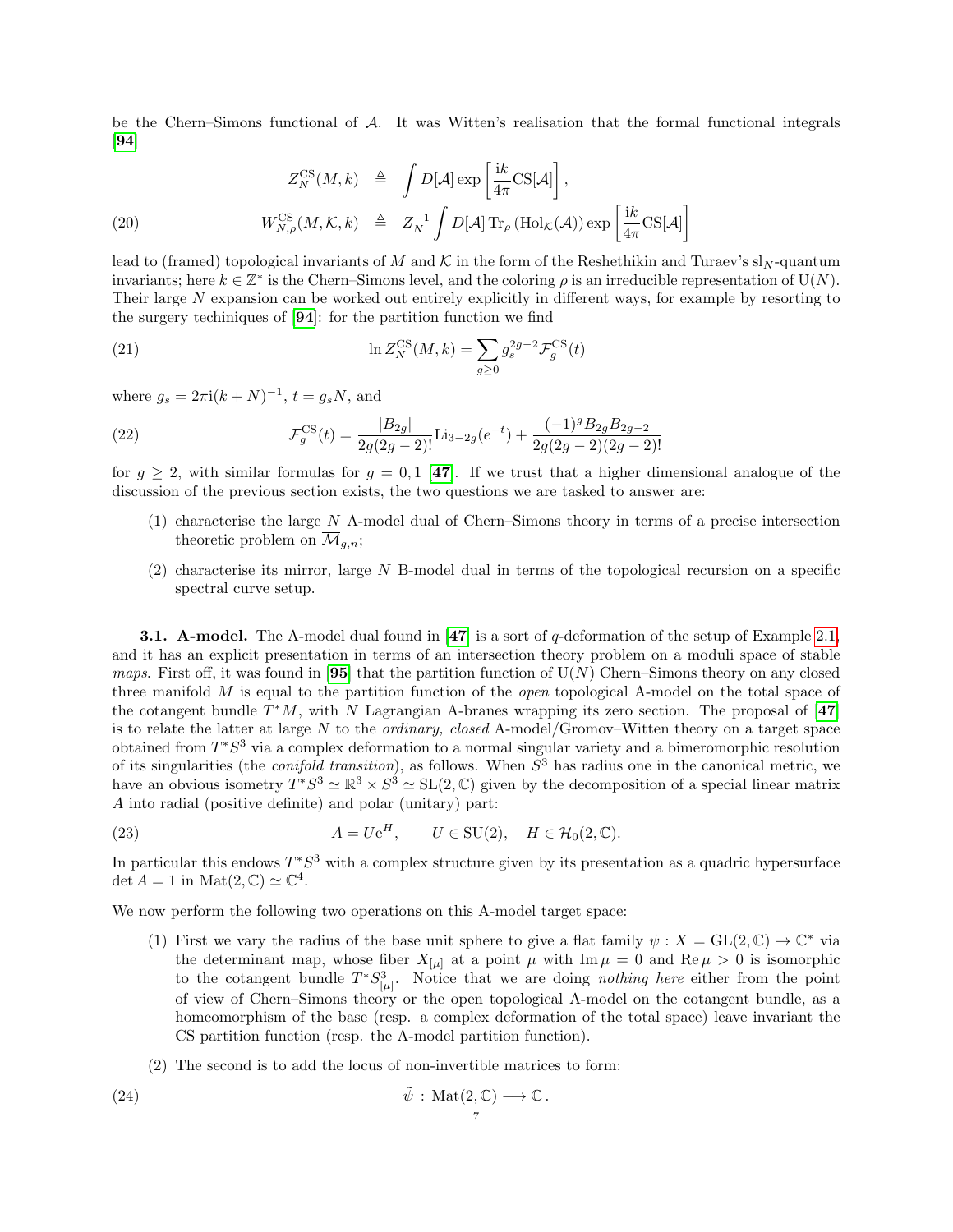The singular fiber  $X_{[0]}$  above  $\mu = 0$  is the singular quadric det  $A = 0$ : this is the singular conifold of Example [2.1.](#page-4-3) The latter admits a canonical toric minimal resolution

(25) 
$$
\pi : \widehat{X} \longrightarrow X_{[0]}, \qquad \widehat{X} \triangleq \{(\rho(A), v) \in X_{[0]} \times \mathbb{P}^1, \quad \rho(A)v = 0\},
$$

<span id="page-8-1"></span><span id="page-8-0"></span>where  $\pi$  is the projection to the first factor. The point  $A = 0$  is singular in  $X_{[0]}$ , and its fiber is a complex projective line with  $[v_1 : v_2]$  as homogeneous coordinates. Using coordinate charts on  $\mathbb{P}^1$ exhibits  $\widehat{X}$  as the total space of  $\mathcal{O}(-1) \oplus \mathcal{O}(-1) \to \mathbb{P}^1$ , i.e. the resolved conifold.

The proposal of [[47](#page-16-0)] is that

(26) 
$$
\mathcal{F}_g^{\text{CS}}(t) = \text{GW}_g^{\hat{X}}(t)
$$

where we have identified the 't Hooft parameter on Chern–Simons theory with the A-model Kähler parameter dual to the curve class of the base  $\mathcal{O}(-1)_{\mathbb{P}^1}^{\oplus 2}$ . In Eq. [\(26\)](#page-8-0), GW<sub>g</sub> denotes the genus-g primary Gromov–Witten potential of  $\widehat{X}$ ,

(27) 
$$
\text{GW}_{g}^{\widehat{X}}(t) = \sum_{d \geq 0} e^{td} \int_{[\overline{\mathcal{M}}_{g,0}(\widehat{X},d)]^{\text{vir}}} 1
$$

where  $\overline{\mathcal{M}}_g(\hat{X}, d)$  is the stack of degree d stable maps from genus g curves to  $\hat{X}$  and  $[\overline{\mathcal{M}}_g(\hat{X}, d)]^{\text{vir}}$  denotes its virtual fundamental cycle.

There are a number of reasons, at various degrees of rigour, to take this proposal seriously:

- (1) Firstly, it holds true asymptotically in the  $t \to 0$  limit: indeed on the CS side, the partition function is known to reduce in this limit to the gauged gaussian matrix model of Example [2.1](#page-4-3) [[84](#page-17-22)]; and on the GW side, the  $t \to 0$  regime corresponds to the small volume limit (the *singular conifold*). The claim then follows from the conifold  $/c = 1$  duality we discussed in Example [2.1;](#page-4-3)
- (2) There are also heuristic physics arguments in favour of the duality. One hinges on viewing Eq. [\(26\)](#page-8-0) as an open/closed duality in the A-model, the equality can be interpreted as a brane/flux duality in the physical type IIA superstring: in principle, both sides compute superpotential observables in effective  $\mathcal{N} = 1$  theories, obtained either as the world-volume theory of wrapped D6-branes in  $T^*S^3$  of via turning on internal RR field strengths on the resolved side [[13](#page-15-9),[92](#page-18-2)]. These string configurations can then be related by lifting them to M-theory [[10](#page-15-10)].
- (3) A further microscopic derivation of the duality can also be given [[82](#page-17-1)] upon relating the open partition function on the deformed conifold and the closed partition function on the resolved conifold by their UV completion in terms of a gauged linear  $\sigma$ -model: here the  $t \to 0$  limit leads to a coexistence of Coulomb/Higgs phases on the closed string world-sheet, with the holes of the open theory arising from integrating out the contribution of Coulomb regions.
- (4) What is more, the equality of Eq. [\(26\)](#page-8-0) is a sharp mathematical statement about RTW invariants and GW invariants that can be rigorously proven, or disproven, by an explicit calculation. The l.h.s. can be rigorously shown to lead to the expansion of Eq. [\(22\)](#page-7-0) from an explicit MacLaurin expansion of the finite sums appearing in the surgery formula for the Reshetikhin–Turaev invariant [[47](#page-16-0)]; and on the other hand the r.h.s. is amenable to a direct localisation analysis in Gromov–Witten theory, first performed in [[43](#page-16-22),[48](#page-16-23)]. The end result is an exact agreement of the two generating functions.
- (5) Finally, a natural question is how the story generalises when we incorporate links in Chern–Simons theory. It was first proposed in [[81](#page-17-0)] that when  $\mathcal{K} = \bigcirc$  is the trivial knot, Eq. [\(26\)](#page-8-0) should generalise to an equality between the colored HOMFLY invariants of Section [3](#page-7-1) and open GW potentials for a suitable choice of Lagrangian A-branes L:

(28) 
$$
W_{g,h,\vec{d}}^{\text{CS}}(S^3,t,\bigcirc) = \text{GW}_{g,h,\vec{d}}^{\hat{X},L}(t)
$$

where in the l.h.s. we consider a knot invariant obtained as a power sum (instead of Schur functions, as in Section [3\)](#page-7-1) holonomy invariant specified by a vector of integers  $d_1, \ldots, d_h$ , we take its connected part, and we expand it at large  $N$  as in Eq.  $(5)$ , and in the r.h.s. we take the generating function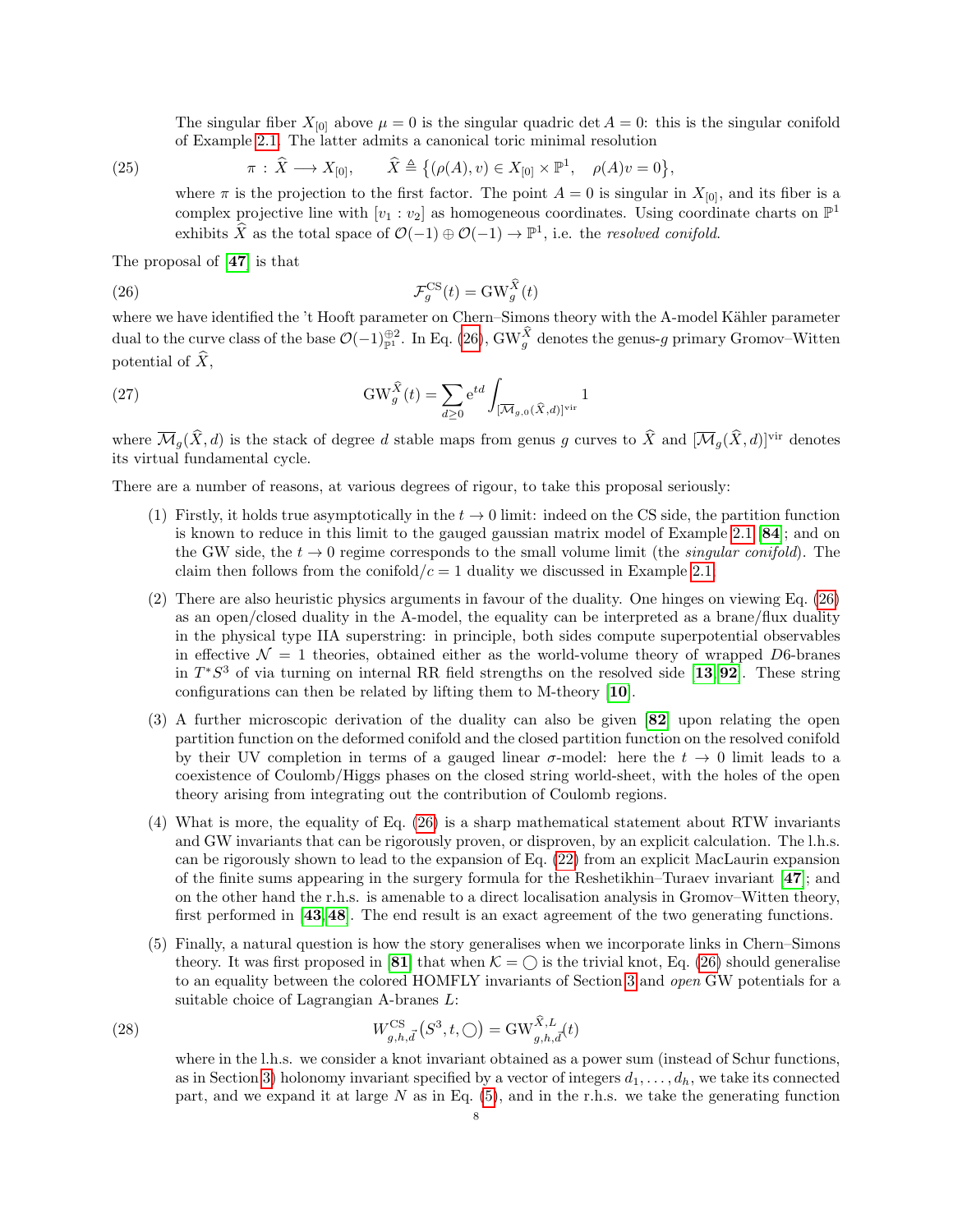<span id="page-9-1"></span>

Figure 2. The fan (left) of the resolved conifold: its skeleton is given by four rays, labelled  $v_i$  in the picture, whose tips lie on an affine hyperplane at unit distance from the origin of  $\mathbb{Z}^3$ . The intersection of the fan with the hyperplane is shown on the right (the toric diagram); superimposed is the pq-web diagram.

of open GW invariants with boundary on the fixed locus of a real involution (a real bundle on the equator of the base  $\mathbb{P}^1$ ), with fixed genus g and number of holes h for the source of curves and winding numbers  $d_1, \ldots, d_h$  around  $S^1 \subset \mathbb{P}^1$ . Indeed, the line of reasoning of [[92](#page-18-2)] carries through to this setting, and also in this case a localisation definition/computation of open GW invariants can be performed [[63](#page-17-27)], confirming the prediction of [[81](#page-17-0)].

3.2. B-model. Since the A-model target space is a (non-compact) Calabi–Yau threefold, we would expect a geometric mirror picture in terms of rigid special Kähler geometry of a family of local CY3s, akin to what happened in Example [2.1](#page-4-3) for the case of matrix models. Not only is this case, but the analogy with the spectral curve setup of random matrices is even more poignant – the special geometry relations on the local CY3 mirror (which, in this particular case, is just the deformed conifold geometry of the previous section) can be shown to reduce to Seiberg–Witten-type relations on a family of genus zero spectral curves, given by the Hori–Iqbal–Vafa mirror of  $\hat{X}$ :

<span id="page-9-3"></span>(29) 
$$
t = \frac{1}{2\pi i} \oint_A \ln y d\ln x, \qquad \frac{\partial \text{GW}_0^{\hat{X}}}{\partial t} = \frac{1}{2} \oint_B \ln y d\ln x
$$

where A, B are homology 1-cycles relative to the principal divisors  $x = 0$ ,  $y = 0$  of the plane curve defined by  $P_{\hat{\chi}}(x, y) = 1 + x + y + e^t = 0$ ; here  $P_{\hat{\chi}}$  is the Newton polynomial of the diagram in Figure [2.](#page-9-1) What is more, motivated by the study of the chiral boson theory of  $[2]$  $[2]$  $[2]$ , it was first suggested in  $[73]$  $[73]$  $[73]$ , and then postulated in full detail in [[19](#page-16-2)], that the higher genus B-model potentials (and, by mirror symmetry, the higher genus open GW invariants of  $\hat{X}$ ) should be computed by the topological recursion of Eqs. [\(17\)](#page-6-2) and [\(18\)](#page-6-1) upon identiying  $ydx = W_{0,1}(x)$ . This prediction has been subsequently proved in full rigour in [[42](#page-16-3)] for all toric Calabi–Yau manifolds that are symplectic quotients<sup>[3](#page-9-2)</sup>.

## 4. The GOV correspondence for Clifford–Klein 3-manifolds

<span id="page-9-0"></span>We have seen how the picture of Figure [1](#page-6-3) generalises verbatim to the higher dimensional setting of Chern– Simons theory on  $S^3$ : the top-right corner has a concrete A-model picture in terms of the Gromov–Witten theory of the resolved conifold, and the bottom-left corner is encoded by the topological recursion on its Hori–Iqbal–Vafa mirror curve. The emerging picture is not only beautiful and unexpected; from a practical point of view, it has deeply affected the relation between quantum invariants, curve-counting invariants, and

<span id="page-9-2"></span> ${}^{3}$ See [[44](#page-16-24)] for a recent generalisation of this result to the case of orbifolds.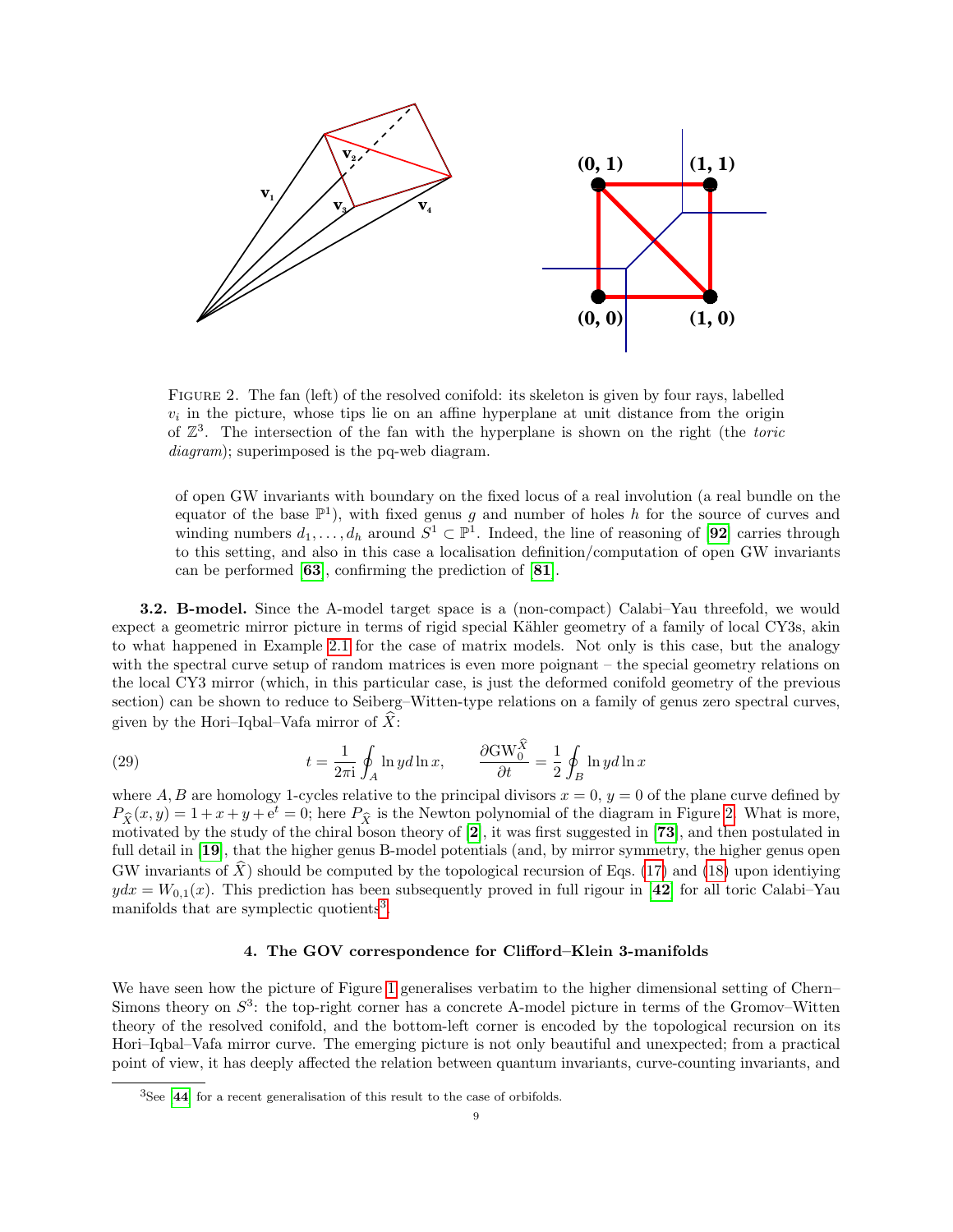the topological recursion. Appealing and impactful as it has been, this is however just one example – placed in the classical setting of  $U(N)$  theories, encompassing the simplest closed 3-manifold, and with the simplest knot therein. It is then natural to seek a strict generalisation of the GOV correspondence to other<sup>[4](#page-10-0)</sup>

- (1) knots: in its strictest sense, the GOV correspondence has been shown to carry through to the case of torus knots both in terms of an enumerative theory of open GW invariants on the A-side [[32](#page-16-25)] and the topological recursion on a specific spectral curve setup on the B-side [[24](#page-16-6)]. For general knots, it would seem that substantially new ideas are needed both on the A- and the B-side of topological string theory [[3](#page-15-4)]; the role of the topological recursion in particular is however less clear in this setting [[50](#page-16-26)].
- (2) (classical) gauge groups:  $SO(N)$  and  $Sp(N)$  Chern–Simons theory at large N, which compute in particular the Kauffmann invariant of links, can also fit in the picture of the previous section by considering suitable orientifolds of the resolved conifold [[89](#page-17-16)], for which an operative definition of unoriented invariants can be given either by localisation or via the topological vertex  $\ket{17,18}$  $\ket{17,18}$  $\ket{17,18}$  $\ket{17,18}$  $\ket{17,18}$ .
- (3) **3-manifolds**: this is possibly the boldest generalisation replace altogether  $S^3$  by an arbitrary closed 3-manifold M. At face value this boils down to solving the problem for arbitrary knots on  $S^3$ : the partition function of a link  $\mathcal L$  in M would then be recovered by the surgery formula from the partition function of a 2-component link  $\mathcal{L} \sqcup \mathcal{L}_M$  in  $S^3$ , where  $\mathcal{L}_M$  is a framed link M can be obtained from (this always exists by Lickorish's theorem). However, both the surgery formula in Reshetikhin–Turaev theory [[54](#page-17-28),[94](#page-18-0)], and functional localisation in Chern–Simons theory [[12](#page-15-12),[14](#page-15-13),[61](#page-17-29)] lead to an expression of the partition function as a sum over contribution labelled by flat connections (classical vacua) on M:

<span id="page-10-1"></span>(30) 
$$
Z_N^{\text{CS}}(M,k) = \sum_{\mathbf{v} \in \text{Hom}(\pi_1(M), \mathbf{U}(N))/\mathbf{U}(N)} Z_{N,\mathbf{v}}^{\text{CS}}(M,k).
$$

It was first proposed in [[5](#page-15-6)] that the finer invariants given by the *individual summands*  $Z_{N,\mathsf{v}}^{\text{CS}}$  may also be interpreted as the  $A/B$ -model partition function on a background specified by  $v$ ; notice that this is a more refined object to deal with than the partition function of the link  $\mathcal{L}_M$ , where all these contributions are summed over. That a dual curve counting theory exists is encouraged by the successful test of this proposal for the case of  $L(p, 1)$  lens spaces in [[5](#page-15-6),[53](#page-16-10)]. The case of more general 3-manifolds was considered in [[15](#page-15-7),[16](#page-15-14), [25](#page-16-8),[27](#page-16-11)], and we review it below.

# 4.1. CS theory on Clifford–Klein 3-manifolds. We start by recalling the following

DEFINITION 4.1. A Clifford–Klein 3-manifold  $(M, g)$  is a closed oriented smooth 3-manifold M admitting a smooth metric g of everywhere strictly positive Ricci curvature.

Equivalently, by Hamilton's theorem, it is a spherical space form,  $M = S^3/\Gamma$  for  $\Gamma$  a freely acting finite isometry group of  $S^3$  w.r.t. its canonical metric; and by Perelman's elliptisation theorem, it follows that these coincide with the orientable 3-manifolds having finite fundamental group. The classification of the possible Γ goes back to Hopf [[57](#page-17-30)]: these are central extensions of the left-acting finite subgroups of  $SL_2(\mathbb{C})$ , which admit an ADE classification; see [[15](#page-15-7), Appendix A] for more details. We restrict henceforth for simplicity of exposition to the case where the central extension is trivial and Γ is one such  $SL_2(\mathbb{C})$ -subgroup; most of our arguments to follow will be unaffected by this.

Now since  $|\Gamma| < \infty$ , the sum in Eq. [\(30\)](#page-10-1) truncates at finite N. Denote by  $\mathfrak{V}_{\Gamma,N}$  the finite set of gaugeequivalent flat connections and by  $\mathfrak{V}_{\Gamma} = \lim_{N \to \infty} \mathfrak{V}_{\Gamma,N}$  be its direct limit with respect to the composition of morphisms given by the embedding  $U(N) \hookrightarrow U(N + 1)$ . Then

(31) 
$$
\mathfrak{V}_{\Gamma} = \mathbb{N}^{R+1}, \qquad \mathfrak{V}_{\Gamma,N} = \left\{ (N_0, \ldots, N_R) \in \mathbb{N}^{R+1}, \quad N_0 + \sum_{i=1}^R D_i N_i = N \right\}.
$$

<span id="page-10-0"></span><sup>&</sup>lt;sup>4</sup>The following list leaves out one important generalisation, tying together categorification on the knot theory side  $[51]$  $[51]$  $[51]$ , refined BPS counting on the A-model side [[30](#page-16-27),[60](#page-17-31),[62](#page-17-32)], and some version of the β-deformation on the B-model side [[1](#page-15-15),[7](#page-15-5),[26](#page-16-28)].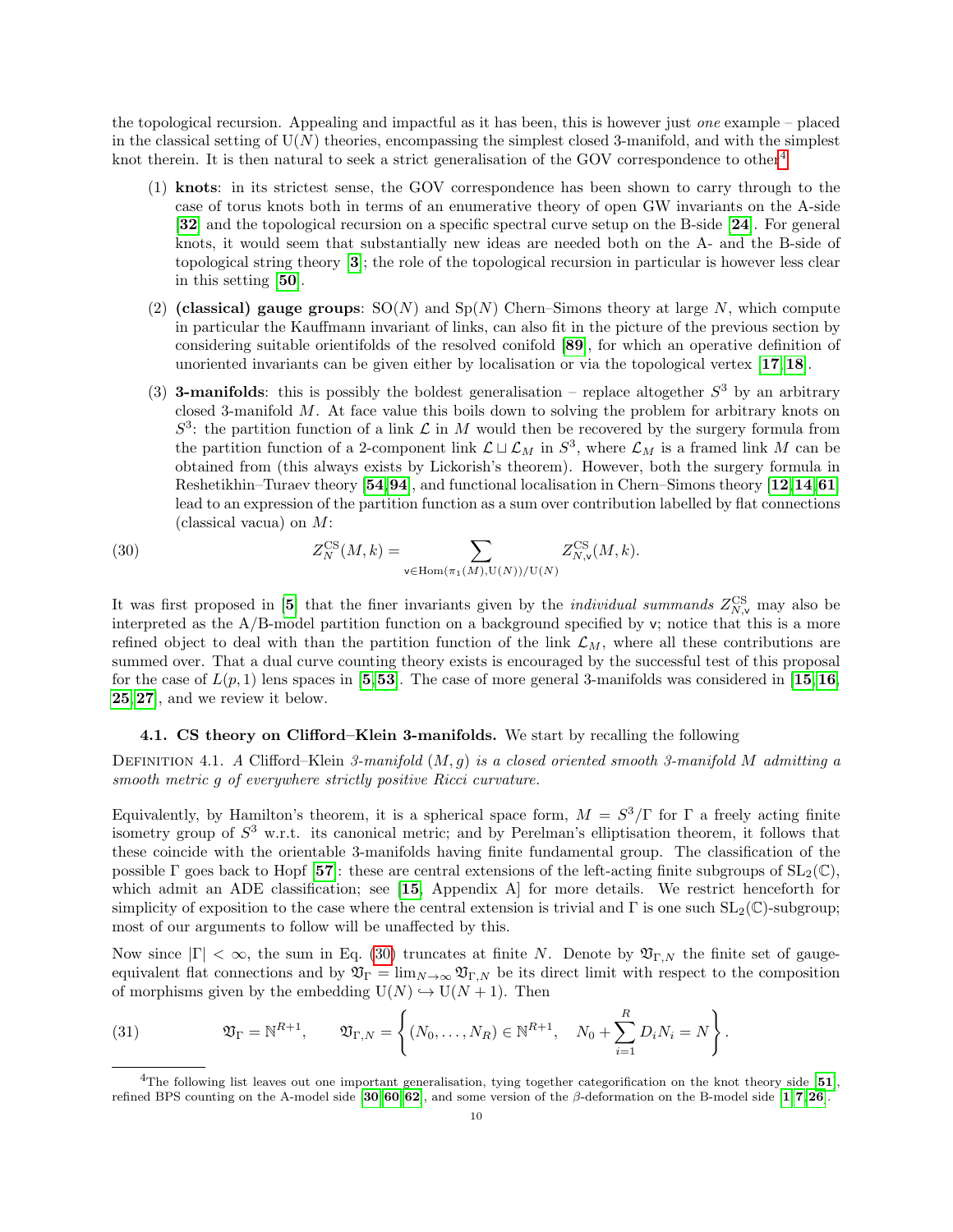where R is the number of nodes in the simply-laced Dynkin diagram associated to Γ, and  $D_i$  are the respective Dynkin indices. When  $N \to \infty$ , we thus consider a CS vacuum  $[\mathcal{A}]_t$  parametrized by  $t \triangleq N_i g_s$ for  $i \in \{0, \ldots, R\}$ , and in particular the rank is encoded in the 't Hooft parameter  $t = Ng_s$ . The resulting partition functions at  $N = \infty$  have a standard  $1/N$  expansion

<span id="page-11-0"></span>(32) 
$$
\ln Z_{N,\mathbf{v}(t)}^{\text{CS}}(g_s) = \sum_{g\geq 0} g_s^{2g-2} \mathcal{F}_g^{\text{CS}}(t_0,\ldots,t_R)
$$

with free energies depending now on  $R + 1$  't Hooft parameters.

These manifolds also carry a natural class of knots with them. For  $S^3$ , the standard GOV correspondence focused on the unknot – which could be regarded as the fibre knot of the Hopf fibration on  $S^2$ . Now Clifford– Klein manifolds are also Seifert-fibred, and in the ADE case they can be regarded as Seifert fibrations over an ADE  $\mathbb{P}^1$ -orbifold with one (resp. three) exceptional fibres for Dynkin type A (resp. D and E). As for  $S^3$ , we will similarly be interested in the  $1/N$  expansion of the RTW invariant for the knots  $\mathcal{K}_f$  running around these exceptional fibres:

<span id="page-11-1"></span>(33) 
$$
W_{N,v(t)}^{\text{CS}}(\mathcal{K}_f, g_s, \vec{d}) = \sum_{g \ge 0} g_s^{2g-2} \mathcal{F}_{g,h}(t_0, \dots, t_R; \vec{d})
$$

The quest is to find now a Calabi–Yau threefold geometry  $\widehat{X}_{\Gamma}$  with special Lagrangians  $L_{\Gamma}$ , as well as a spectral curve setup  $\Sigma_{\Gamma}$  for each such Γ, such that open/closed GW theory on  $(X_{\Gamma}, L_{\Gamma})$  and the topological recursion on  $\Sigma_{\Gamma}$  lead to Eqs. [\(32\)](#page-11-0) and [\(33\)](#page-11-1). This program was completed in [[15](#page-15-7), [27](#page-16-11)], generalising ideas on the lens space case in [[5](#page-15-6)].

4.2. A-model from geometric transition. On the A-model the idea is fairly simple: we take seriously the geometric transition argument of Section [3.2](#page-9-3) and apply it to the setting at hand. To this aim, notice that the Γ-action on the resolved conifold  $\hat{X}$  only acts on the first factor of Eq. [\(25\)](#page-8-1), giving a fibrewise action on  $p : \hat{X} \to \mathbb{P}^1$  (the second factor in Eq. [\(25\)](#page-8-1)); the fibre over a point  $z \in \mathbb{P}^1$  is isomorphic to a Gorenstein surface singularity of the same ADE type of Γ. The topological A-string on this target geometry can be studied in several phases, two of which are distinguished:

- in the orbifold chamber, we are looking at a theory of twisted stable maps on the Calabi–Yau stack  $\widehat{X}_{\text{orb}}^{\Gamma} \triangleq [\widehat{X}/\Gamma]$ . This is the maximally singular phase containing the *Γ*-orbifold of the conifold point, which is the natural point of expansion for the dual Chern–Simons theory;
- in the *large radius* chamber, we take a crepant resolution  $\hat{X}_{\text{res}}^{\Gamma}$  of the singularities of (the coarse moduli space of)  $\hat{X}_{\text{orb}}^{\Gamma}$  obtained by canonically resolving the surface singularity  $\mathbb{C}^{2}/\Gamma$  fibrewise, and we are looking at the ordinary GW theory of  $Y_{\text{res}}^{\Gamma}$ .

We have four remarks about the resulting target space geometry.

- **R1:** in either case the target supports at least a  $(\mathbb{C}^*)^2$  torus action; this is the product of the 1-torus action that rotates the base  $\mathbb{P}^1$  and the fibrewise 1-torus action inherited from the scalar action on the  $\mathbb{C}^2$ -fibre of  $\hat{X}$ . In particular, as for the usual toric case, we will specialise to a resonant 1-subtorus by imposing that its action is trivial on the canonical bundle of the target; this acts with compact fixed 0- and 1- dimensional fixed loci. This in turn allows to define equivariant GW invariants by localisation on either  $\hat{X}_{res}^{\Gamma}$  or  $\hat{X}_{orb}^{\Gamma}$ .
- R2: As we already mentioned, the Γ-action is fibrewise and it covers the trivial action on the base  $\mathbb{P}^1$ ; this circumstance will be important in a moment.
- R3: For all Γ, there are natural anti-holomorphic involutions whose fixed loci define Lagrangians for both  $\hat{X}_{\text{res}}^{\Gamma}$  and  $\hat{X}_{\text{orb}}^{\Gamma}$ . These generalise the toric Lagrangian branes of [[8](#page-15-16), [22](#page-16-29), [81](#page-17-0)], and the residual Calabi–Yau  $\mathbb{C}^*$  action of **R1** above allows to define/compute open GW invariants by localisation. In particular, the methods of [[22](#page-16-29)] carry through verbatim to the setting at hand.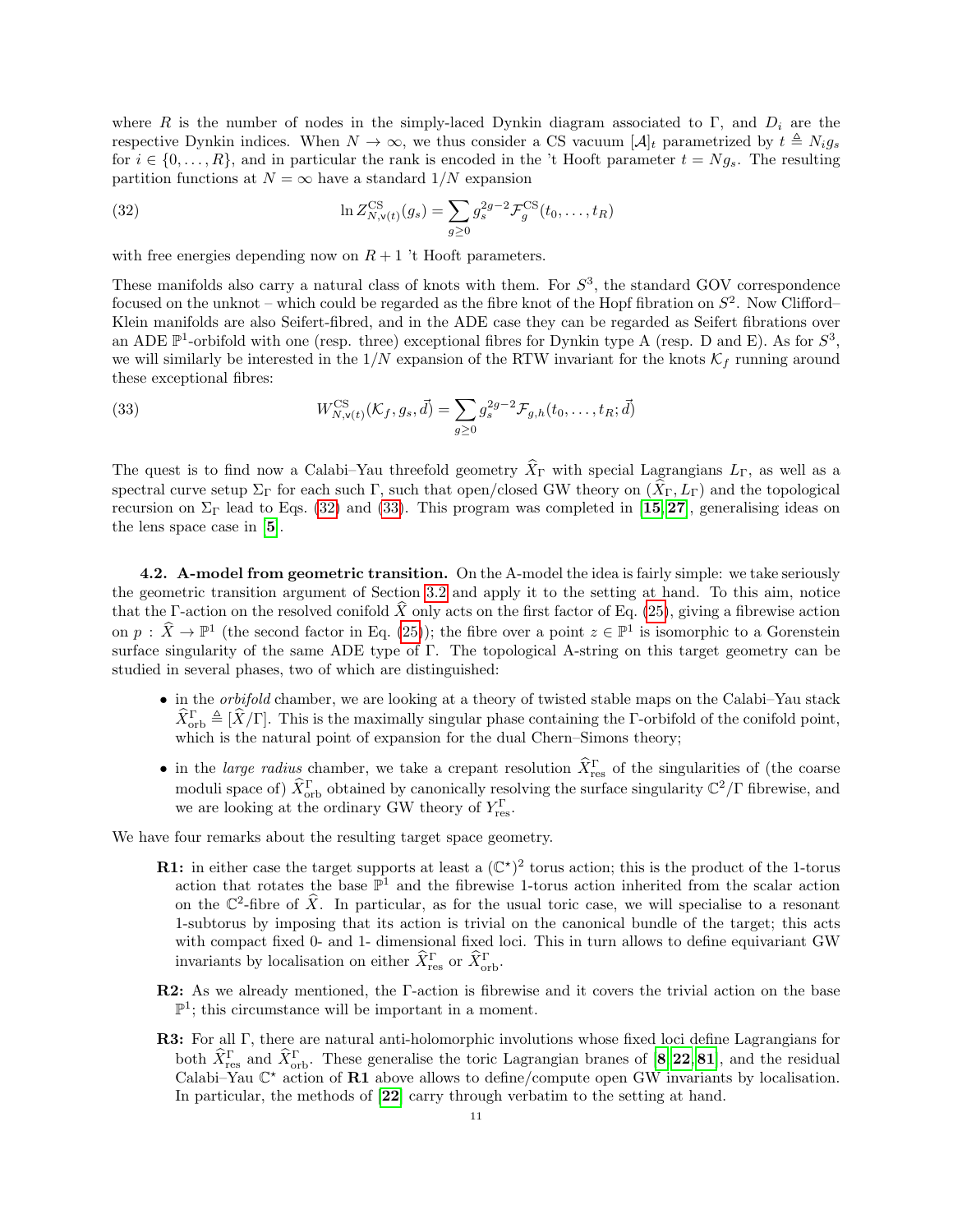R4: The anti-holomorphic involution of [[89](#page-17-16)] turns out to commute with the Γ-action, for all ADE types, and an orientifold theory can be defined in the same way.

4.3. B-model from geometric engineering. R1-R2 above define completely what would be the top-right (A-model) corner of a diagram like Figure [1](#page-6-3) for the case at hand. Now notice that in R1 above, for type D and E the torus action we highlighted does not extend to a full three-torus action on  $\hat{X}^{\Gamma}$  since Γ is non-abelian. In particular, we cannot resort to the toric mirror symmetry methods of [[58](#page-17-7),[59](#page-17-8)] to find a spectral curve setup for these cases, unlike for type A. A way out on physical grounds is however pointed at by R2: since the action is fibrewise, the topological A-string on these backgrounds is known to geometrically engineer in a suitable limit a 4-dimensional  $\mathcal{N} = 2$  gauge theory with simply-laced compact gauge group corresponding to the Dynkin type of  $\Gamma$  (and no adjoint hypermultiplets, since  $\mathbb{P}^1$  has genus zero) [[62](#page-17-32)]; so it is expected in this degenerate limit, which corresponds to a divisor at infinity in the stringy Kähler moduli space of  $\hat{X}^{\Gamma}$ , to have a mirror picture in terms of spectral curves of Seiberg–Witten type [[62](#page-17-32),[88](#page-17-33)]. As a matter of fact, even away from this limit the A-model is still expected to give rise to a gauge theory with eight supercharges, albeit in one dimension higher – namely  $\mathcal{N}=1$  pure super Yang–Mills theory on  $\mathbb{R}^4 \times S^1$ , with the "field-theory limit" of [[62](#page-17-32)] corresponding to the fifth-dimensional circle shrinking to zero-size.

Now for type  $A_N$ , the five-dimensional theory also enjoys a description in terms of spectral curves of Seiberg– Witten/Hori–Iqbal–Vafa type: these are the spectral curves of the periodic Ruijsenaars system (relativistic Toda chain) with N sites [[80](#page-17-34)]; the 4d limit corresponds to the non-relativistic limit. Furthermore, it has long been known that for all ADE types the relevant SW curves should coincide with the spectral curves of the Lie-theoretic generalisation of the non-relativistic Toda chain [[76](#page-17-35)] specialised to ADE Lie algebras. Putting all this together, it is then natural to look for a relativistic deformation of [[76](#page-17-35)] to supply the spectral curves defining a candidate B-model mirror for the non-toric geometries of the previous section, and these can be computed from the setup of  $[45,93]$  $[45,93]$  $[45,93]$  $[45,93]$  $[45,93]$ . We refer the reader to  $[27,$  $[27,$  $[27,$  Section 2 for a more detailed review; the upshot is that the spectral curves can be computed in the following two steps:

(1) fix  $\rho$  to be a minimal irreducible  $\mathcal{G}_{\Gamma}$ -module, where  $\mathcal{G}_{\Gamma}$  is the simply-connected simple Lie group over  $\mathbb C$  of ADE type specified by  $\Gamma$ , and consider the characteristic polynomial of a group element g in the representation  $\rho$ 

(34) 
$$
\mathfrak{p}_\rho^{\Gamma}(g) \triangleq \det_{\rho}(\text{id } x - g) : \mathcal{T}_{\Gamma}/\text{Weyl}(\mathcal{G}_{\Gamma}) \to \mathbb{C}[x]
$$

Here  $\mathcal{T}_{\Gamma}$  is the Cartan torus of  $\mathcal{G}_{\Gamma}$ . We can decompose this on the Weyl character ring upon expanding the determinant in a polynomial with coefficients given by anti-symmetric characters of the representation  $\rho$ , and then write the latter as polynomials of the fundamental characters  $u_i$ :

(35) 
$$
\mathfrak{p}_\rho^{\Gamma}(g) = \sum_{n=0}^{\dim \rho} (-1)^{\dim \rho - n} \chi_{\wedge^{\dim \rho - n} \rho}(g) x^n, \qquad \chi_{\wedge^n} \in \mathbb{Z}[u_1, \ldots, u_R]
$$

(2) Now let  $u_k$  be the character of the maximally dimensional fundamental representation<sup>[5](#page-12-0)</sup>. Then the spectral curve is defined by the family of non-compact Riemann surfaces given by the polynomial equation

(36) 
$$
\mathfrak{p}_\rho^{\Gamma}(x; u_i + \delta_{i,k}(y + u_0 y^{-1}) = 0
$$

<span id="page-12-1"></span>along with a choice of recursion differential given by the Poincaré one form  $W_{0,1} = \ln y \, \mathrm{d} \ln x$ , and higher order generating functions obtained by the topological recursion on Eq. [\(36\)](#page-12-1).

The resulting web of relations is pictured in Figure [3.](#page-13-0)

<span id="page-12-0"></span><sup>&</sup>lt;sup>5</sup>In two cases there is an ambiguity which is resolved as follows. For type E<sub>6</sub>, pick either of the 27 or  $\overline{27}$ . For type A<sub>2n</sub>, Eq. [\(36\)](#page-12-1) is modified by shifting  $u_i \to u_i + \delta_{i,n} y + \delta_{i,n+1} u_0 y^{-1}$ .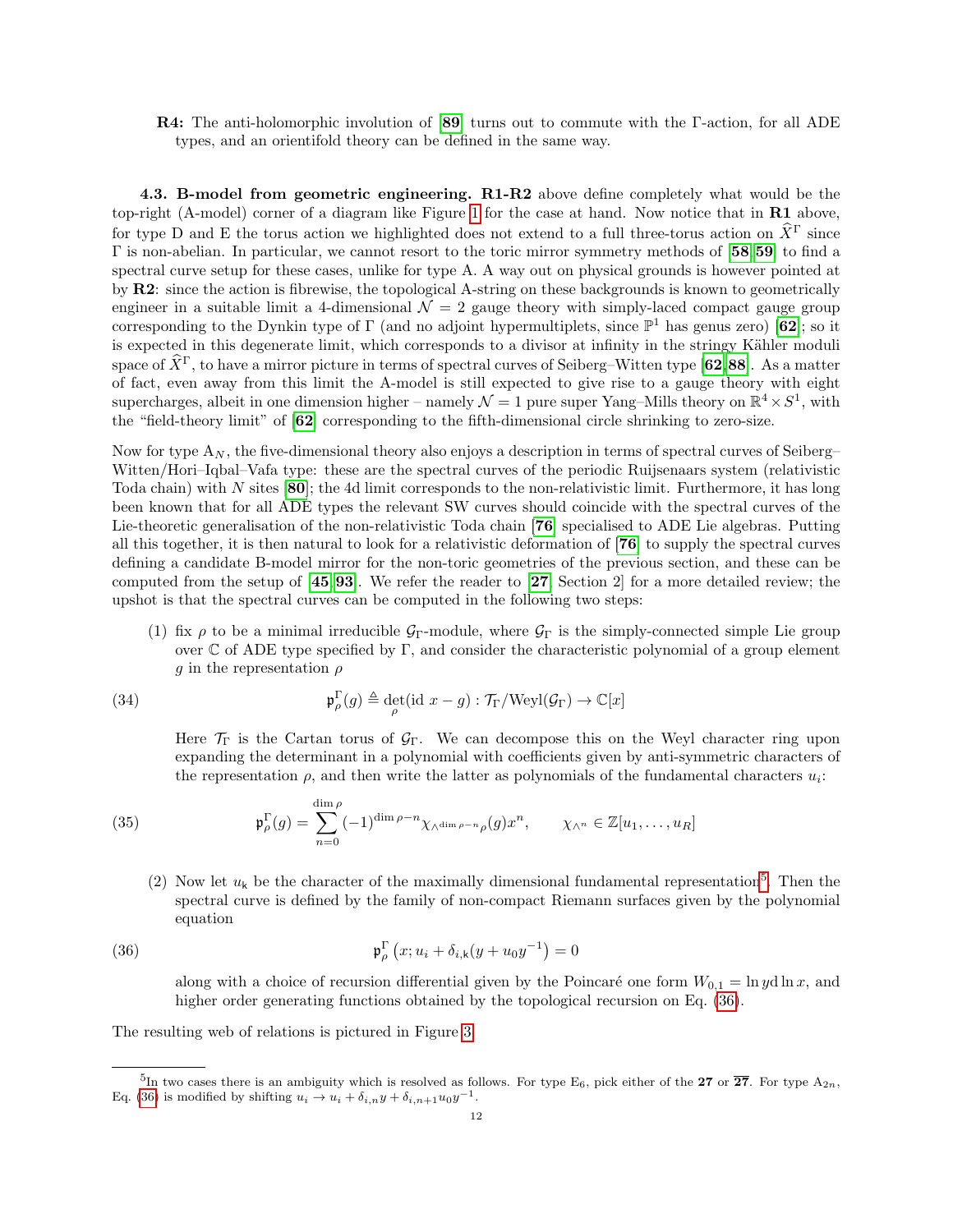<span id="page-13-0"></span>

FIGURE 3. The GOV correspondence for  $S^3/\Gamma$ .

4.4. The LMO invariant and the topological recursion. Our proposal fills all the vertices in the diagram of Figure [3:](#page-13-0) the sl<sub>N</sub>-Reshetikhin–Turaev knot invariants of fibre knots in  $S^3/\Gamma$  in the 1/N expansion around a fixed flat connection would equate the open Gromov–Witten potentials of  $(\hat{X}^{\Gamma}, L^{\Gamma})$  on one hand, and the Eynard–Orantin invariants of Eq. [\(36\)](#page-12-1) on the other; a similar statement applies to the RT invariant of  $S^3/\Gamma$  itself, the closed GW potential of  $\hat{X}^{\Gamma}$ , and the topological recursion free energies.

However this is all conjectural for the moment – so how do we prove this? One way to proceed is to resort to the relation of Chern–Simons theory on Seifert fibred spaces (such as the Clifford–Klein manifolds) and matrix models. It was shown by Mariño in [[71](#page-17-11)] that Witten's surgery formula for these spaces allows to rewrite the CS partition function as well as the Wilson loops around certain classes of knots as a matrix integral; in particular, the quantum invariants Eqs. [\(32\)](#page-11-0) and [\(33\)](#page-11-1) of  $S^3/\Gamma$  and fibre knots therein around the exceptional fibres fall squarely in this category  $[12, 14, 71]$  $[12, 14, 71]$  $[12, 14, 71]$  $[12, 14, 71]$  $[12, 14, 71]$  $[12, 14, 71]$  $[12, 14, 71]$ . When  $v = 0$  is the trivial flat connection. the resulting matrix model turns out to be a trigonometric deformation of the gauged gaussian matrix model of Example [2.1:](#page-4-3) it is a canonical ensemble with gaussian 1-body interaction and a sum of  $q$ -deformed Vandermonde 2-body interactions, with coefficients determined by the orders of the exceptional fibres of the Seifert fibration  $\left[11,16,24,71\right]$  $\left[11,16,24,71\right]$  $\left[11,16,24,71\right]$  $\left[11,16,24,71\right]$  $\left[11,16,24,71\right]$  $\left[11,16,24,71\right]$  $\left[11,16,24,71\right]$  $\left[11,16,24,71\right]$  $\left[11,16,24,71\right]$ : this restriction gives rise to the so-called LMO invariant.

This presentation is amenable to a large N analysis via loop equations, akin to that of Point iii) in Example [2.1,](#page-4-3) leading for all Γ to a singular integral equation to be solved by the input datum of the recursion – the planar disk function  $W_{0,1}$ . Such an analysis was performed in [[15](#page-15-7), [16](#page-15-14), [24](#page-16-6), [27](#page-16-11)]; the strategy, and ensuing results are as follows.

- (1) It can readily be shown that these are single-cut matrix models due to the gaussian nature of the 1-body potential, and that the (exponentiated) planar resolvent  $W_{0,1}(x)$  is never a log-algebraic function of its argument except when  $\Gamma$  is the trivial group. However, a strategy introduced in [[24](#page-16-6)] for torus knots and then employed on a full scale on [[16](#page-15-14)] is to considered a symmetrised version of the resolvent, which leads to the same large N eigenvalue density as the original resolvent on the physical cut and may be such that the sheet transitions given by crossing the cuts close to a finite group.
- (2) The previous step can be performed for any Seifert 3-manifold as that is the level of generality to which the ideas of [[71](#page-17-11)] apply. It can be shown however that the *only* Seifert spaces for which the group of sheet transitions is finite, and whose planar resolvent thus gives rise to algebraic spectral curves, are precisely the Clifford–Klein 3-manifolds: there is no hope to extract an algebraic setup for the large  $N/B$ -model curve, even for the restriction to the trivial flat connection, for parabolic and hyperbolic Seifert 3-manifolds. In the elliptic case, instead,  $e^{W_{0,1}}$  is a root of an algebraic equation in  $\mathbb{C}^* \times \mathbb{C}^*$ :

(37) 
$$
P^{\Gamma}(x, e^{W_{0,1}}; t) = 0
$$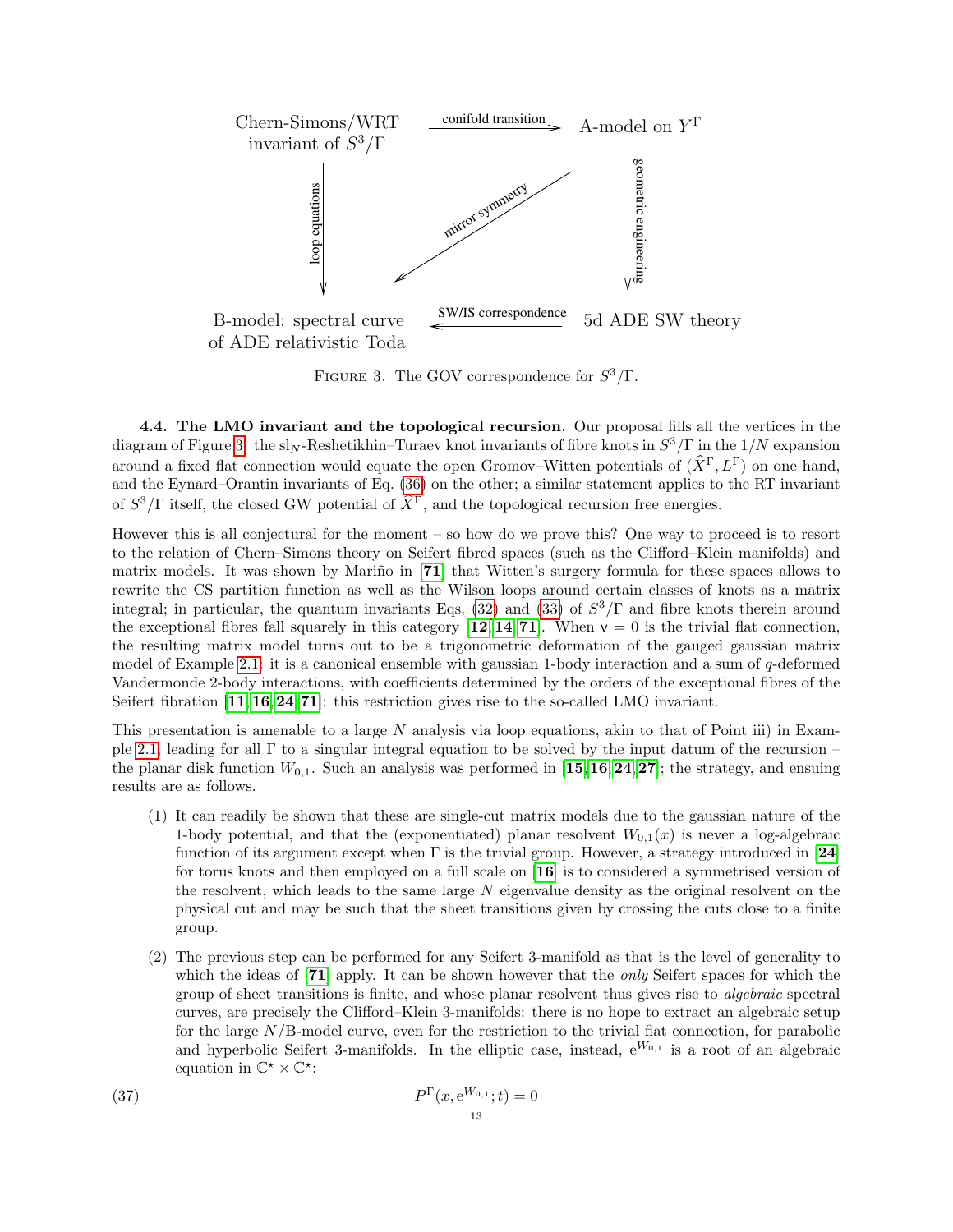where t is the 't Hooft parameter  $g_sN$ . It should be noticed that this symmetrisation is not unique; however the freedom of choice here is in bijection with the freedom of choice of an irreducible  $\mathcal{G}_{\Gamma}$ -module on the Toda side: in either case (see [[15](#page-15-7), [27](#page-16-11)] and [[78](#page-17-36)] respectively) it can be shown that these choices do not affect the calculation of the partition function, so we will henceforth drop the subscript  $\rho$  from Eq. [\(36\)](#page-12-1).

- (3) For these cases, a computational tour-de-force leads to determine in full detail the spectral curve for type A [[24](#page-16-6)], D [[16](#page-15-14)], and  $E_6$  [[15](#page-15-7)]; substantial information can be extracted for  $E_{7,8}$ , with a full solution available in all cases in the limit  $t \to 0$ .
- (4) Now, proving the B-model side of the GOV correspondence for the LMO invariant amounts to finding a restriction  $u_i(t)$  of the Toda hamiltonians of the ADE relativistic Toda chain such that

(38) 
$$
\mathfrak{p}^{\Gamma}(x; u_i + \delta_{i,k}(y + u_0 y^{-1}) |_{u_i = u_i(t)} = P^{\Gamma}(x, y; t)
$$

A detailed analysis of both spectral curves setup shows<sup>[6](#page-14-1)</sup> that this is indeed the case for all ADE types [[15](#page-15-7),[27](#page-16-11)].

<span id="page-14-2"></span>(5) Finally, having a matrix integral representation for the partition function of Chern–Simons theory on these spaces allows to rigorously derive the topological recursion of Eqs. [\(17\)](#page-6-2) and [\(18\)](#page-6-1) for the cumulants of the resulting distribution. On the other hand, on the B-model side, the topological recursion can be either regarded as the definition of the higher genus open/closed topological Bstring on a family of curves, or, from a physics standpoint, it could be derived from the chiral boson theory on the spectral curve obtained from dimensional reduction of the BCOV Kodaira–Spencer theory of gravity [[13](#page-15-9), [33](#page-16-31)]. Since the two theories boil down to the same recursion with the same input datum, we reach the conclusion that they give rise to the same invariants to all orders in  $1/N$  and arbitrary colourings of the invariants. This yields an all-genus proof of the B-model side of the GOV correspondence for this type of manifolds, restricted to the LMO invariant.

## 5. Conclusions

<span id="page-14-0"></span>We have reviewed how a strict generalisation of the GOV correspondence that bears all the ingredients of the simplest original setting of [[47](#page-16-0), [81](#page-17-0)], including a geometric A-model theory of open/closed Gromov–Witten invariants and an all-genus B-model theory governed by the topological recursion on a specific spectral curve setup, can be given for the case of Clifford–Klein 3-manifolds – and these alone, according to our remarks in the previous section. This opens severals directions for future research, including an extension to the setting of refined/categorified invariants (particularly on the B-model side), quantum integrability, and the relation to gauge theories. We single out here three more topics in particular on which we hope to report in the near future.

B-model general flat backgrounds. Since most of the analysis of the previous section was restricted to the study of the LMO invariant, it is natural to ask how to extend the GOV strings correspondence to a general Chern–Simons vacuum, thus completing the proof of the B-model version of the GOV correspondence. On the B-model side, the family of relativistic Toda spectral curves was constructed in [[15](#page-15-7)] for type  $ADE_{6,7}$ , and the missing  $E_8$  case has recently been treated in detail in [[27](#page-16-11)]. The more difficult bit here is to provide a complete large N analysis of the matrix model, although this might be possible by suitably rewriting the finite sums expressions of [[14](#page-15-13), [71](#page-17-11)] in terms of ordinary eigenvalue models on the real line. Establishing an explicit solution of the loop equations for this matrix model in terms of the topological recursion applied on the corresponding Toda spectral curve would give a full proof of the B-side of the GOV correspondence. This would also shed light on some of the difficulties encountereed in the analysis of arbitrary flat backgrounds to the case of general lens spaces and non-SU(2) abelian quotients of the resolved conifold [[25](#page-16-8)].

<span id="page-14-1"></span> $6$ Technically, the polynomials almost never match on the nose, but it can always be shown that upon restriction the Chern–Simons spectral curve arises as a non-trivial reducible component of a degenerate limit of the Toda curve.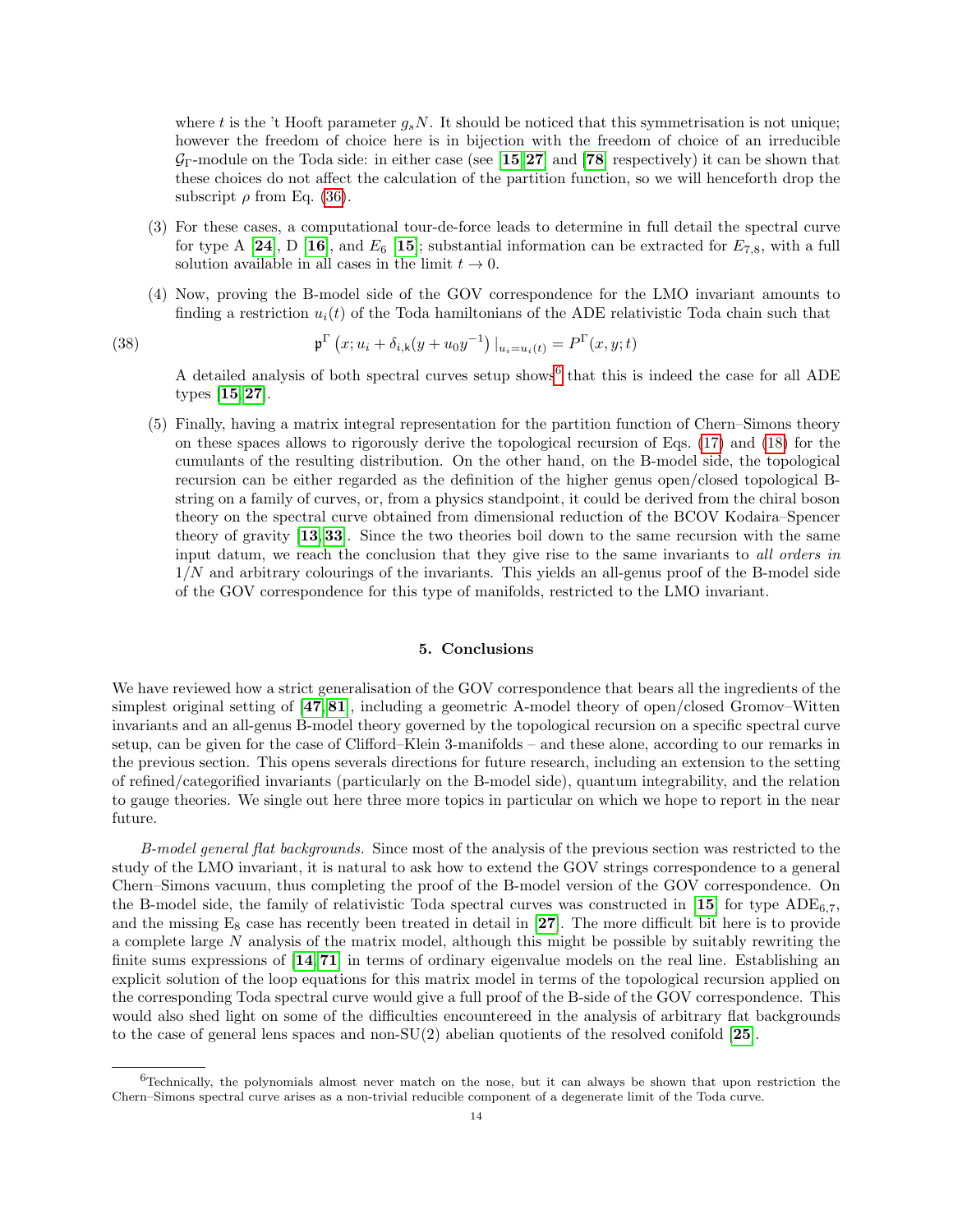Non-toric "remodeling-the-B-model". Another line of developement consists of extending the remodeling proposal of [[19](#page-16-2)] to the non-toric setting at hand for type D and E. A first step here would be to fully spell out the computation of the disk functions as in  $\mathbf{[21,22]}$  $\mathbf{[21,22]}$  $\mathbf{[21,22]}$  $\mathbf{[21,22]}$  $\mathbf{[21,22]}$  for the case at hand, and then derive the topological recursion from the analysis of the descendent theory. A promising route would be to derive the J- and R-calibrations for the quantum cohomology of  $\hat{X}^{\Gamma}$  from the steepest descent analysis of oscillating integrals of the Toda differential, as in [[23](#page-16-33)], and then retrieve the topological recursion from Givental's R-action on the associated cohomological field theory [[36](#page-16-19),[44](#page-16-24)]. This would lead to a proof of the remodeling conjecture on an important class of examples, beyond the toric case.

The quantised McKay correspondence. One of the more intriguing consequences of the B-model GOV correspondence is that several limits of the B-model geometries of Section [4.4](#page-14-2) would provide a unified construction of spectral curves relevant for both non-toric mirror symmetry and the theory of Frobenius manifolds. In particular, the  $u_0 \to 0$  limit, corresponding to the limit where the Kähler volume of the base  $\mathbb{P}^1$  in  $\hat{X}^{\Gamma}$  is sent to infinity, gives rise to a family of 1-dimensional Landau–Ginzburg models for the stack  $\mathbb{C}^2/\Gamma$  and its crepant resolution: this would finally grant access to a host of explicit computations on the descendent theory, which are likely to be instrumental in the proof of the quantum McKay correspondence in full generality [[28](#page-16-34), [31](#page-16-35), [87](#page-17-37)]. This would notably include the higher genus theory, by following the arguments employed for the type A case in [[23](#page-16-33)]. Moreover, Dubrovin's almost duality would relate these mirrors to the LG formulation of the Frobenius manifold structure on the orbit spaces of extended affine Weyl groups and ordinary Weyl groups associated to simply-laced root systems upon considering, respectively, the relativistic and non-relativistic limit of the Toda curves of Section [4.4](#page-14-2) [[27](#page-16-11)]. We plan to further explore this in future work.

# <span id="page-15-0"></span>References

- <span id="page-15-15"></span>[1] M. Aganagic, M. Cheng, R. Dijkgraaf, D. Krefl, and C. Vafa, Quantum Geometry of Refined Topological Strings, JHEP, 11 (2012), 019. Preprint (2012), available at 1105.0630.
- <span id="page-15-11"></span>M. AGANAGIC, R. DIJKGRAAF, A. KLEMM, M. MARIÑO, AND C. VAFA, Topological strings and integrable hierarchies, Commun. Math. Phys., 261 (2006), 451–516. Preprint (2006), available at hep-th/0312085.
- <span id="page-15-4"></span>[3] M. AGANAGIC, T. EKHOLM, L. NG, AND C. VAFA, Topological Strings, D-Model, and Knot Contact Homology, Adv. Theor. Math. Phys., 18 (2014), 827–956. Preprint (2014), available at 1304.5778.
- <span id="page-15-1"></span>[4] M. AGANAGIC, A. KLEMM, M. MARIÑO, AND C. VAFA, The topological vertex, Commun. Math. Phys., 254 (2005), 425-478. Preprint (2005), available at hep-th/0305132.
- <span id="page-15-6"></span>[5] M. Aganagic, A. Klemm, M. Marino, and C. Vafa, Matrix model as a mirror of Chern-Simons theory, JHEP, 02 (2004), 010. Preprint (2004), available at hep-th/0211098.
- <span id="page-15-2"></span>[6] M. AGANAGIC, M. MARIÑO, AND C. VAFA, All loop topological string amplitudes from Chern-Simons theory, Commun. Math. Phys., 247 (2004), 467–512. Preprint (2004), available at hep-th/0206164.
- <span id="page-15-5"></span>[7] M. Aganagic and S. Shakirov, Knot Homology and Refined Chern-Simons Index, Commun. Math. Phys., 333 (2015), 187–228. Preprint (2015), available at 1105.5117.
- <span id="page-15-16"></span>[8] M. Aganagic and C. Vafa, Mirror symmetry, D-branes and counting holomorphic discs. Preprint (2000), available at hep-th/0012041.
- <span id="page-15-8"></span>[9] G. Akemann, Higher genus correlators for the Hermitian matrix model with multiple cuts, Nucl. Phys., B482 (1996), 403–430. Preprint (1996), available at hep-th/9606004.
- <span id="page-15-10"></span>[10] M. ATIYAH, J. M. MALDACENA, AND C. VAFA, An M theory flop as a large N duality, J. Math. Phys., 42 (2001), 3209–3220. Preprint (2001), available at hep-th/0011256.
- <span id="page-15-17"></span>[11] D. BAR-NATAN AND R. LAWRENCE, A rational surgery formula for the LMO invariant, Israel J. Math., 140 (2004), 29–60.
- <span id="page-15-12"></span>[12] C. Beasley and E. Witten, Non-Abelian localization for Chern-Simons theory, J. Diff. Geom., 70 (2005), 183–323. Preprint (2005), available at hep-th/0503126.
- <span id="page-15-9"></span>[13] M. BERSHADSKY, S. CECOTTI, H. OOGURI, AND C. VAFA, Kodaira-Spencer theory of gravity and exact results for quantum string amplitudes, Commun. Math. Phys., 165 (1994), 311–428. Preprint (1994), available at hep-th/9309140.
- <span id="page-15-13"></span>[14] M. BLAU AND G. THOMPSON, Chern-Simons Theory on Seifert 3-Manifolds, *JHEP*, 09 (2013), 033. Preprint (2013), available at 1306.3381.
- <span id="page-15-7"></span>[15] G. BOROT AND A. BRINI, Chern-Simons theory on spherical Seifert manifolds, topological strings and integrable systems, Adv. Theor. Math. Phys., to appear (2018). Preprint (2018), available at 1506.06887.
- <span id="page-15-14"></span>[16] G. BOROT, B. EYNARD, AND A. WEISSE, Root systems, spectral curves, and analysis of a Chern-Simons matrix model for Seifert fibered spaces, Selecta Mathematica, 23 (2017), 915–1025. Preprint (2017), available at 1407.4500.
- <span id="page-15-3"></span>[17] V. BOUCHARD, B. FLOREA, AND M. MARINO, Counting higher genus curves with crosscaps in Calabi-Yau orientifolds, JHEP, 12 (2004), 035. Preprint (2004), available at hep-th/0405083.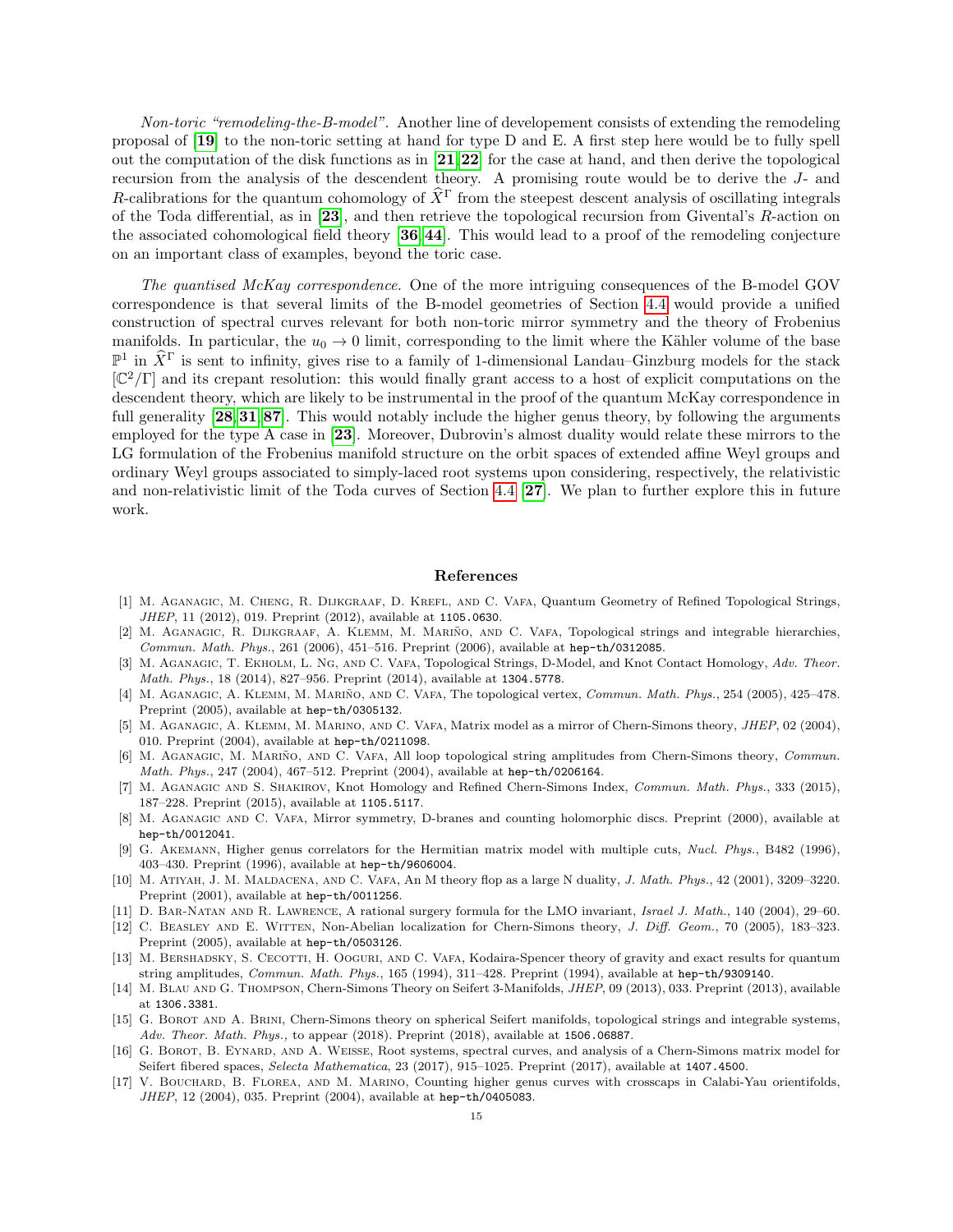- <span id="page-16-5"></span>[18] , Topological open string amplitudes on orientifolds, JHEP, 02 (2005), 002. Preprint (2005), available at hep-th/0411227.
- <span id="page-16-2"></span>[19] V. BOUCHARD, A. KLEMM, M. MARIÑO, AND S. PASQUETTI, Remodeling the B-model, Commun. Math. Phys., 287 (2009), 117–178. Preprint (2009), available at arXiv:0709.1453.
- <span id="page-16-12"></span>[20] E. Brezin, C. Itzykson, G. Parisi, and J. B. Zuber, Planar Diagrams, Commun. Math. Phys., 59 (1978), 35.
- <span id="page-16-32"></span>[21] A. Brini, Open topological strings and integrable hierarchies: Remodeling the A-model, Commun.Math.Phys., 312 (2012), 735–780. Preprint (2012), available at 1102.0281.
- <span id="page-16-29"></span>[22] A. BRINI AND R. CAVALIERI, Open orbifold Gromov-Witten invariants of  $\left[\mathbb{C}^3/\mathbb{Z}_n\right]$ : localization and mirror symmetry, Selecta Math. (N.S.), 17 (2011), 879–933. Preprint (2011), available at 1007.0934.
- <span id="page-16-33"></span>[23] A. Brini, R. Cavalieri, and D. Ross, Crepant resolutions and open strings, J. Reine Angew. Math., in press (2013), https://doi.org/10.1515/crelle{2017{0011. Preprint (2013), available at 1309.4438.
- <span id="page-16-6"></span>[24] A. BRINI, B. EYNARD, AND M. MARINO, Torus knots and mirror symmetry, Annales Henri Poincaré (2012). Preprint (2012), available at 1105.2012.
- <span id="page-16-8"></span>[25] A. BRINI, L. GRIGUOLO, D. SEMINARA, AND A. TANZINI, Chern-Simons theory on  $L(p,q)$  lens spaces and Gopakumar-Vafa duality, J. Geom. Phys, 60 (3) (2010), 417–429. Preprint (2010), available at 0809.1610.
- <span id="page-16-28"></span>[26] A. BRINI, M. MARINO, AND SEBASTIEN STEVAN, The uses of the refined matrix model recursion, J.Math.Phys., 52 (2011), 052305. Preprint (2011), available at 1010.1210.
- <span id="page-16-11"></span>[27] ANDREA BRINI,  $E_8$  spectral curves. Preprint (2017), available at 1711.05958.
- <span id="page-16-34"></span>[28] J. BRYAN AND T. GRABER, The crepant resolution conjecture, Proc. Sympos. Pure Math., 80 (2009), 23–42.
- <span id="page-16-20"></span>[29] L. CHEKHOV AND B. EYNARD, Hermitean matrix model free energy: Feynman graph technique for all genera, JHEP, 03 (2006), 014. Preprint (2006), available at hep-th/0504116.
- <span id="page-16-27"></span>[30] J. CHOI, S. KATZ, AND A. KLEMM, The refined BPS index from stable pair invariants, Commun. Math. Phys., 328 (2014), 903–954. Preprint (2014), available at 1210.4403.
- <span id="page-16-35"></span>[31] T. COATES, H. IRITANI, AND H-H TSENG, Wall-crossings in toric Gromov-Witten theory. I. Crepant examples, Geom. Topol., 13 (2009), 2675–2744.
- <span id="page-16-25"></span>[32] D. E. DIACONESCU, V. SHENDE, AND C. VAFA, Large N duality, lagrangian cycles, and algebraic knots, Commun. Math. Phys., 319 (2013), 813–863. Preprint (2013), available at 1111.6533.
- <span id="page-16-31"></span>[33] R. DIJKGRAAF AND C. VAFA, Two-dimensional Kodaira–Spencer theory and three-dimensional Chern–Simons gravity. Preprint (2007), available at 0711.1932.
- <span id="page-16-13"></span>[34] J. DISTLER AND C. VAFA, A Critical matrix model at  $c = 1$ , Mod. Phys. Lett., A6 (1991), 259-270.
- <span id="page-16-1"></span>[35] S. K. DONALDSON AND R. P. THOMAS, Gauge theory in higher dimensions, pp. 31-47, 1998.
- <span id="page-16-19"></span>[36] P. DUNIN-BARKOWSKI, N. ORANTIN, S. SHADRIN, AND L. SPITZ, Identification of the Givental formula with the spectral
- <span id="page-16-21"></span>curve topological recursion procedure, Commun. Math. Phys., 328 (2014), 669–700. Preprint (2014), available at 1211.4021. [37] B. EYNARD, Topological expansion for the 1-Hermitian matrix model correlation functions, JHEP, 11 (2004), 031. Preprint (2004), available at hep-th/0407261.
- <span id="page-16-17"></span> $\_\_$ , Intersection numbers of spectral curves. Preprint (2011), available at 1104.0176.
- <span id="page-16-18"></span>[39] , Invariants of spectral curves and intersection theory of moduli spaces of complex curves, Commun. Num. Theor. Phys., 08 (2014), 541–588. Preprint (2014), available at 1110.2949.
- <span id="page-16-16"></span>[40] B. Eynard, T. Kimura, and S. Ribault, Random matrices. Preprint (2015), available at 1510.04430.
- <span id="page-16-4"></span>[41] B. EYNARD AND N. ORANTIN, Invariants of algebraic curves and topological expansion, Commun. Number Theory Phys., 1 (2007), 347–452. Preprint (2007), available at math-ph/0702045.
- <span id="page-16-3"></span>[42] , Computation of Open GromovWitten Invariants for Toric CalabiYau 3-Folds by Topological Recursion, a Proof of the BKMP Conjecture, Commun. Math. Phys., 337 (2015), 483–567. Preprint (2015), available at 1205.1103.
- <span id="page-16-22"></span>[43] C. FABER AND R. PANDHARIPANDE, Hodge integrals and Gromov-Witten theory, Invent. Math., 139 (2000), 173–199.
- <span id="page-16-24"></span>[44] B. FANG, C-C. M. LIU, AND Z. ZONG, On the Remodeling Conjecture for Toric Calabi-Yau 3-Orbifolds. Preprint (2016), available at 1604.07123.
- <span id="page-16-30"></span>[45] V. V. FOCK AND A. MARSHAKOV, Loop groups, Clusters, Dimers and Integrable systems. Preprint (2014), available at 1401.1606.
- <span id="page-16-14"></span>[46] D. GHOSHAL AND C. VAFA,  $c = 1$  string as the topological theory of the conifold, *Nucl. Phys.*, B453 (1995), 121–128. Preprint (1995), available at hep-th/9506122.
- <span id="page-16-0"></span>[47] R. GOPAKUMAR AND C. VAFA, On the gauge theory/geometry correspondence, Adv. Theor. Math. Phys., 3 (1999), 1415– 1443. Preprint (1999), available at hep-th/9811131.
- <span id="page-16-23"></span>[48] T. GRABER AND R. PANDHARIPANDE, Localization of virtual classes, *Invent. Math.*, 135 (1999), 487-518.
- <span id="page-16-15"></span>[49] D. J. Gross and I. R. Klebanov, One-dimensional string theory on a circle, Nucl. Phys., B344 (1990), 475–498.
- <span id="page-16-26"></span>[50] J. Gu, H. JOCKERS, A. KLEMM, AND M. SOROUSH, Knot Invariants from Topological Recursion on Augmentation Varieties, Commun. Math. Phys., 336 (2015), 987–1051. Preprint (2015), available at 1401.5095.
- <span id="page-16-7"></span>[51] S. GUKOV, A. S. SCHWARZ, AND C. VAFA, Khovanov-Rozansky homology and topological strings, Lett. Math. Phys., 74 (2005), 53–74. Preprint (2005), available at hep-th/0412243.
- <span id="page-16-9"></span>[52] N. HALMAGYI, T. OKUDA, AND V. YASNOV, Large N duality, lens spaces and the Chern-Simons matrix model, JHEP, 04 (2004), 014. Preprint (2004), available at hep-th/0312145.
- <span id="page-16-10"></span>[53] N. HALMAGYI AND V. YASNOV, The spectral curve of the lens space matrix model, *JHEP*, 11 (2009), 104. Preprint (2009), available at hep-th/0311117.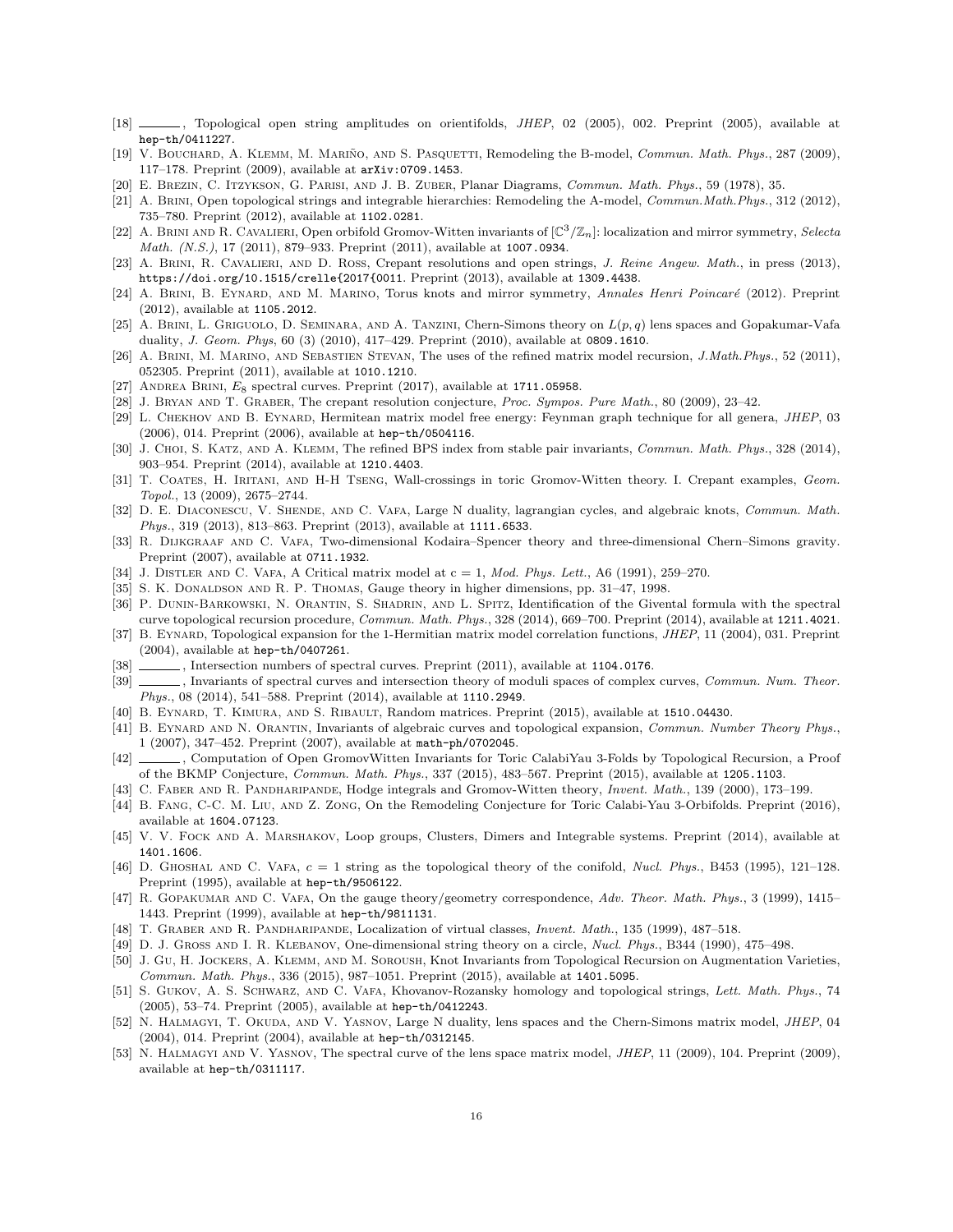- <span id="page-17-28"></span>[54] S. K. Hansen, Reshetikhin-Turaev invariants of Seifert 3-manifolds and a rational surgery formula, Algebr. Geom. Topol., 1 (2001), 627–686.
- <span id="page-17-23"></span>[55] J. HARER AND D. ZAGIER, The Euler characteristic of the moduli space of curves, *Invent. Math.*, 85 (1986), 457–485.
- <span id="page-17-19"></span>[56] J. L. Harer, The cohomology of the moduli space of curves, pp. 138–221, 1988.
- <span id="page-17-30"></span>[57] H. HOPF, Zum Clifford-Kleinschen Raumproblem, *Math. Ann.*, 95 (1926), 313–339.
- <span id="page-17-7"></span>[58] K. HORI, A. IQBAL, AND C. VAFA, D-branes and mirror symmetry. Preprint (2000), available at hep-th/0005247.
- <span id="page-17-8"></span>[59] K. Hori and C. Vafa, Mirror symmetry. Preprint (2000), available at hep-th/0002222.
- <span id="page-17-31"></span>[60] A. IQBAL, C. KOZCAZ, AND C. VAFA, The Refined topological vertex, *JHEP*, 10 (2009), 069. Preprint (2009), available at hep-th/0701156.
- <span id="page-17-29"></span>[61] J. Kallen, Cohomological localization of Chern-Simons theory, JHEP, 08 (2011), 008. Preprint (2011), available at 1104.5353.
- <span id="page-17-32"></span>[62] S. H. KATZ, A. KLEMM, AND C. VAFA, M-theory, topological strings and spinning black holes, Adv. Theor. Math. Phys., 3 (1999), 1445–1537. Preprint (1999), available at hep-th/9910181.
- <span id="page-17-27"></span>[63] S. H. Katz and C-C. M. Liu, Enumerative geometry of stable maps with Lagrangian boundary conditions and multiple covers of the disc, Geom. Topol. Monogr., 8 (2002), 1–47. Preprint (2002), available at math/0103074.
- <span id="page-17-6"></span>[64] M. KONTSEVICH, Enumeration of rational curves via Torus actions, in The moduli space of curves (Texel Island, 1994). Progr. Math., 129 (1994), 335–368. Preprint (1994), available at hep-th/9405035.
- <span id="page-17-17"></span>[65] J. M. F. LABASTIDA AND M. MARINO, Polynomial invariants for torus knots and topological strings, Commun. Math. Phys., 217 (2001), 423–449. Preprint (2001), available at hep-th/0004196.
- <span id="page-17-13"></span>[66] J. M. F. LABASTIDA, M. MARINO, AND C. VAFA, Knots, links and branes at large N, JHEP, 11 (2000), 007. Preprint (2000), available at hep-th/0010102.
- <span id="page-17-18"></span>[67] T. Q. Le, J. MURAKAMI, AND T. OHTSUKI, On a universal perturbative invariant of 3-manifolds, Topology, 37 (1998), 539–574.
- <span id="page-17-14"></span>[68] K. Liu AND P. PENG, Proof of the Labastida-Mario-Ooguri-Vafa conjecture, J. Diff. Geom., 85 (2010), 479-525. Preprint (2010), available at 0704.1526.
- <span id="page-17-21"></span>[69] I. G. MACDONALD, The volume of a compact Lie group, *Invent. Math.*, 56 (1980), 93–95.
- <span id="page-17-3"></span>[70] J. M. MALDACENA, The large N limit of superconformal field theories and supergravity, Int. J. Theor. Phys., 38 (1999), 1113–1133. Preprint (1999), available at hep-th/9711200.
- <span id="page-17-11"></span>[71] M. Marino, Chern-Simons theory, matrix integrals, and perturbative three-manifold invariants, Commun. Math. Phys., 253 (2004), 25–49. Preprint (2004), available at hep-th/0207096.
- <span id="page-17-25"></span>[72] , Chern-Simons theory, matrix models, and topological strings, *Int. Ser. Monogr. Phys.*, 131 (2005), 1-197.
- <span id="page-17-12"></span>[73] M. MARIÑO, Open string amplitudes and large order behavior in topological string theory, JHEP, 03 (2008), 060. Preprint (2008), available at hep-th/0612127.
- <span id="page-17-15"></span>[74] M. Marino, String theory and the Kauffman polynomial, Commun. Math. Phys., 298 (2010), 613–643. Preprint (2010), available at 0904.1088.
- <span id="page-17-10"></span>[75] M. MARIÑO AND C. VAFA, Framed knots at large N, Contemp. Math., 310 (2002), 185–204. Preprint (2002), available at hep-th/0108064.
- <span id="page-17-35"></span>[76] E. J. Martinec and N. P. Warner, Integrable systems and supersymmetric gauge theory, Nucl. Phys., B459 (1996), 97–112. Preprint (1996), available at hep-th/9509161.
- <span id="page-17-9"></span>[77] D. Maulik, A. Oblomkov, A. Okounkov, and R. Pandharipande, Gromov-Witten/Donaldson-Thomas correspondence for toric 3-folds, Inventiones Mathematicae (2008), 1–45. Preprint (2008), available at arXiv:0809.3976.
- <span id="page-17-36"></span>[78] A. McDANIEL AND L. SMOLINSKY, A Lie-theoretic Galois theory for the spectral curves of an integrable system. II, Trans. Amer. Math. Soc., 349 (1997), 713–746.
- <span id="page-17-24"></span>[79] A. A. MIGDAL, Loop Equations and  $1/N$  Expansion, *Phys. Rept.*, 102 (1983), 199–290.
- <span id="page-17-34"></span>[80] N. Nekrasov, Five dimensional gauge theories and relativistic integrable systems, Nucl. Phys., B531 (1998), 323–344. Preprint (1998), available at hep-th/9609219.
- <span id="page-17-0"></span>[81] H. Ooguri and C. Vafa, Knot invariants and topological strings, Nucl. Phys., B577 (2000), 419–438. Preprint (2000), available at hep-th/9912123.
- <span id="page-17-1"></span>[82] , World sheet derivation of a large N duality, Nucl. Phys., B641 (2002), 3–34. Preprint (2002), available at hep-th/0205297.
- <span id="page-17-20"></span>[83] R. C. PENNER, Perturbative series and the moduli space of Riemann surfaces, J. Differential Geom., 27 (1988), 35–53.
- <span id="page-17-22"></span>[84] V. Periwal, Topological closed string interpretation of Chern-Simons theory, Phys. Rev. Lett., 71 (1993), 1295–1298. Preprint (1993), available at hep-th/9305115.
- <span id="page-17-4"></span>[85] N. RESHETIKHIN AND V.G. TURAEV, Invariants of three manifolds via link polynomials and quantum groups, *Invent.Math.*, 103 (1991), 547–597.
- <span id="page-17-5"></span>[86] N. Yu. RESHETIKHIN AND V.G. TURAEV, Ribbon graphs and their invariants derived from quantum groups, Commun.Math.Phys., 127 (1990), 1–26.
- <span id="page-17-37"></span>[87] Y. Ruan, The cohomology ring of crepant resolutions of orbifolds, pp. 117–126, 2006.
- <span id="page-17-33"></span>[88] N. SEIBERG AND E. WITTEN, Electric-magnetic duality, monopole condensation, and confinement in  $N=2$  supersymmetric Yang-Mills theory, Nucl.Phys., B426 (1994), 19–52. Preprint (1994), available at hep-th/9407087.
- <span id="page-17-16"></span>[89] S. Sinha and C. Vafa, SO and Sp Chern–Simons at large N. Preprint (2000), available at hep-th/0012136.
- <span id="page-17-26"></span>[90] A. Strominger, Special geometry, Commun. Math. Phys., 133 (1990), 163–180.
- <span id="page-17-2"></span>[91] G. 'T HOOFT, A Planar Diagram Theory for Strong Interactions, Nucl. Phys., B72 (1974), 461.